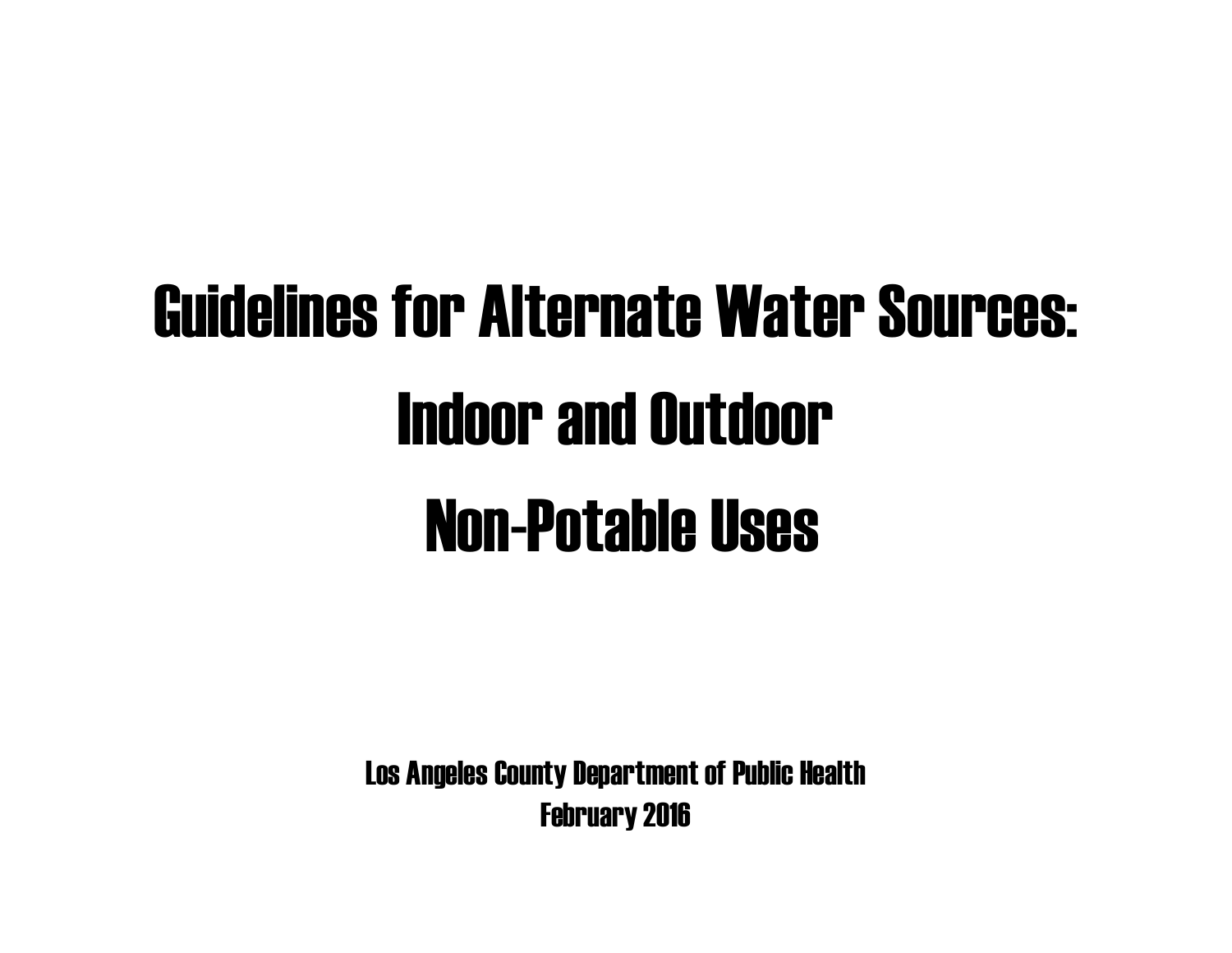## **Table of Contents**

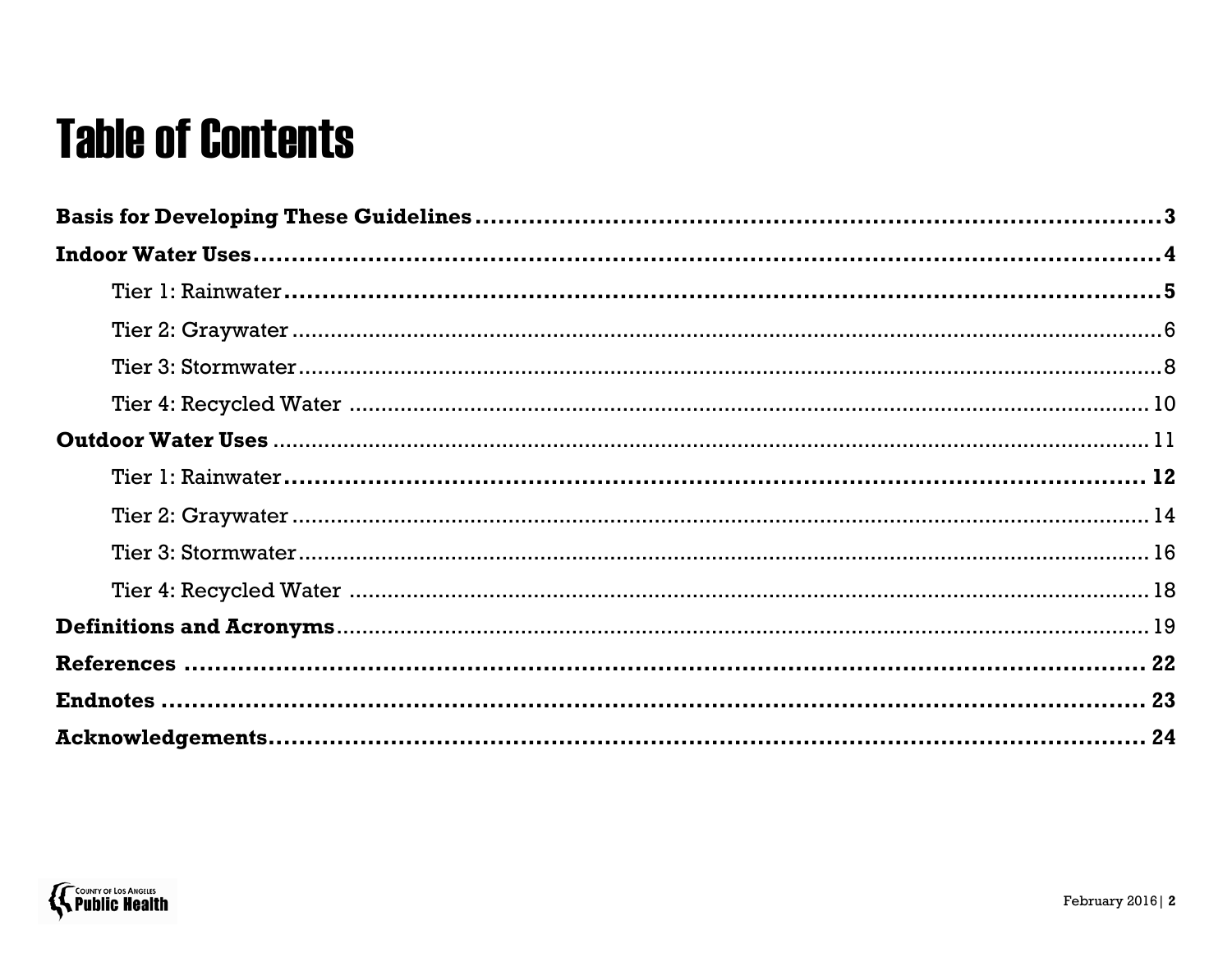# BASIS FOR DEVELOPINGTHESE GUIDELINES

In moving toward a safe and sustainable water future for Los Angeles County we must learn to conserve water, replenish groundwater, and safely reuse water so that there is net zero water waste. There are many ways to approach this goal. Thanks to recent changes in State law, many opportunities now exist to reuse water safely. It is clear that if Los Angeles is to be successful in building a sustainable water future, we must learn to reduce the use of potable water (i.e. drinking water) for purposes such as flushing toilets, landscape irrigation, and washing clothes. One method to reduce the use of potable water for these tasks is to promote the safe use of alternate, non-potable water sources, such as rainwater, graywater, and stormwater. These alternate water sources can be used safely for a variety of indoor and outdoor uses, as long as public heath requirements are met. To assist the public with information on how to collect and safely use alternate water sources, the Los Angeles County Department of Public Health (DPH), Environmental Health Division (EH) prepared this document, in collaboration with stakeholders, as a guide for the safe use of alternate water sources in indoor and outdoor settings. These guidelines are intended to provide a user-friendly roadmap for alternate water use; however, it is ultimately the responsibility of the system owner and operator to ensure that nonpotable water sources are used appropriately and monitored for safety throughout the life of the project.

This document expands the work begun in 2011, when DPH published its guidance document on outdoor uses of alternate water sources and seeks to build on that work by incorporating the expanded types and uses of alternate water now permitted under State law. These Guidelines are divided into two sections; indoor use and outdoor use of alternate water sources. Under each of these two sections, the four alternate water sources are discussed: rainwater, graywater, stormwater, and recycled water. Each of these alternate water sources is represented in terms of a "tier." Tier 1 represents rainwater; Tier 2, graywater; Tier 3, stormwater; and Tier 4, recycled water. Each tier has specific guidelines and requirements. The guidelines and requirements shall be reviewed annually and updated accordingly based on pertinent studies and research, or until the current federal, State or local regulations are superseded.

In reading this document, you will notice that Tier 1A systems intended for outdoor uses do not require the approval of DPH. However, please take note that all other systems, including Tier 1A systems intended to support indoor uses, do require the review and approval of DPH. Prior to final approval of Tier 1B, 2, 3, and 4 systems, DPH shall conduct project reviews to evaluate possible cross connection hazards between the domestic potable water supply and any alternate non-potable water systems, i.e., rainwater, graywater, stormwater and recycled water. These projects will be reviewed in conjunction with local building & safety departments and/or public works departments as these departments are the administrative authority referenced in the California Plumbing Code for such construction, and as such, EH recognizes their authority in granting joint approval for these types of projects.

If you have any questions regarding the approval process or these requirements, please contact the DPH EH Cross Connection and Water Pollution Control Section for additional information at (626) 430-5290 or visit our website [www.publichealth.lacounty.gov/eh/](http://www.publichealth.lacounty.gov/eh/)

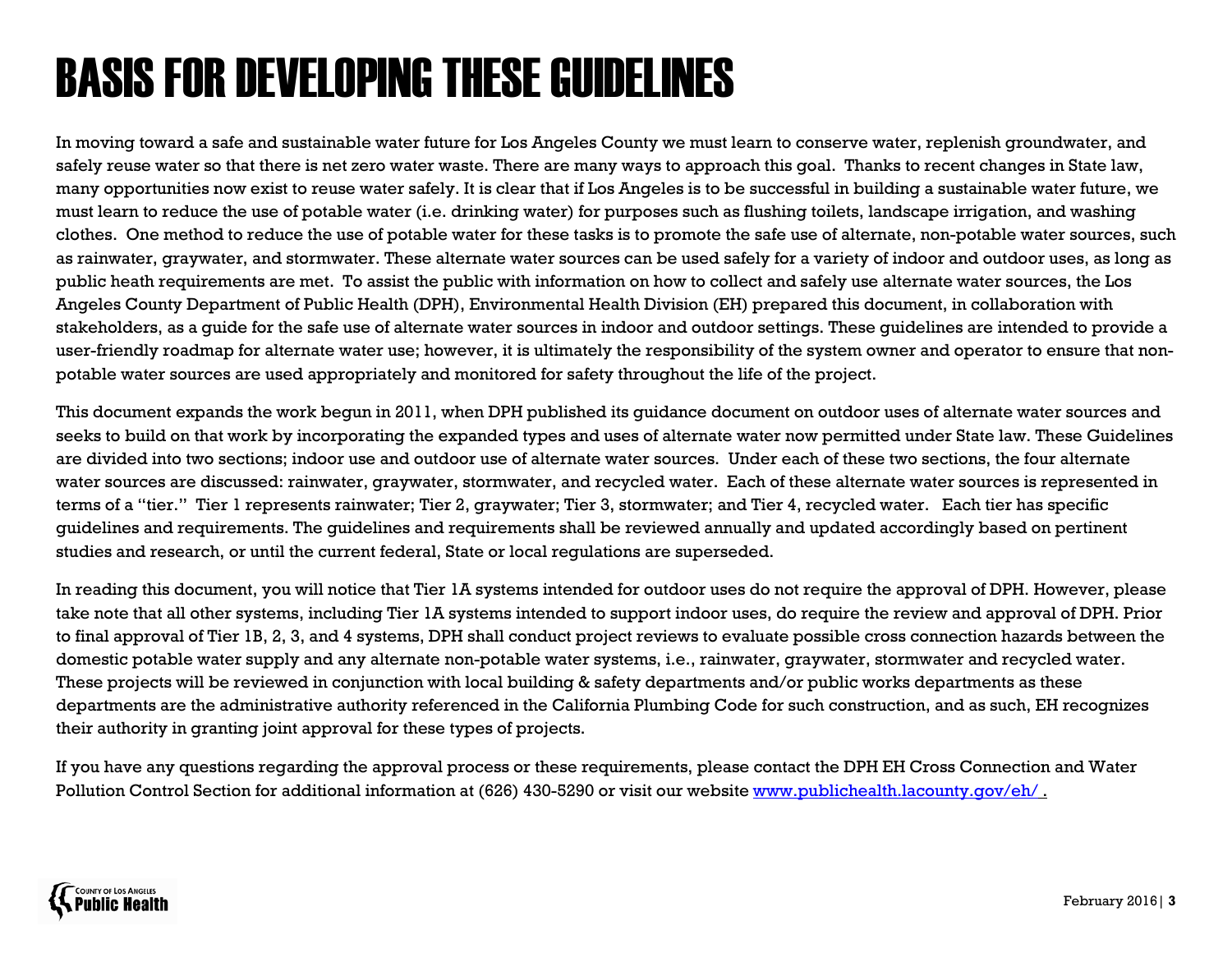# Indoor Water Uses

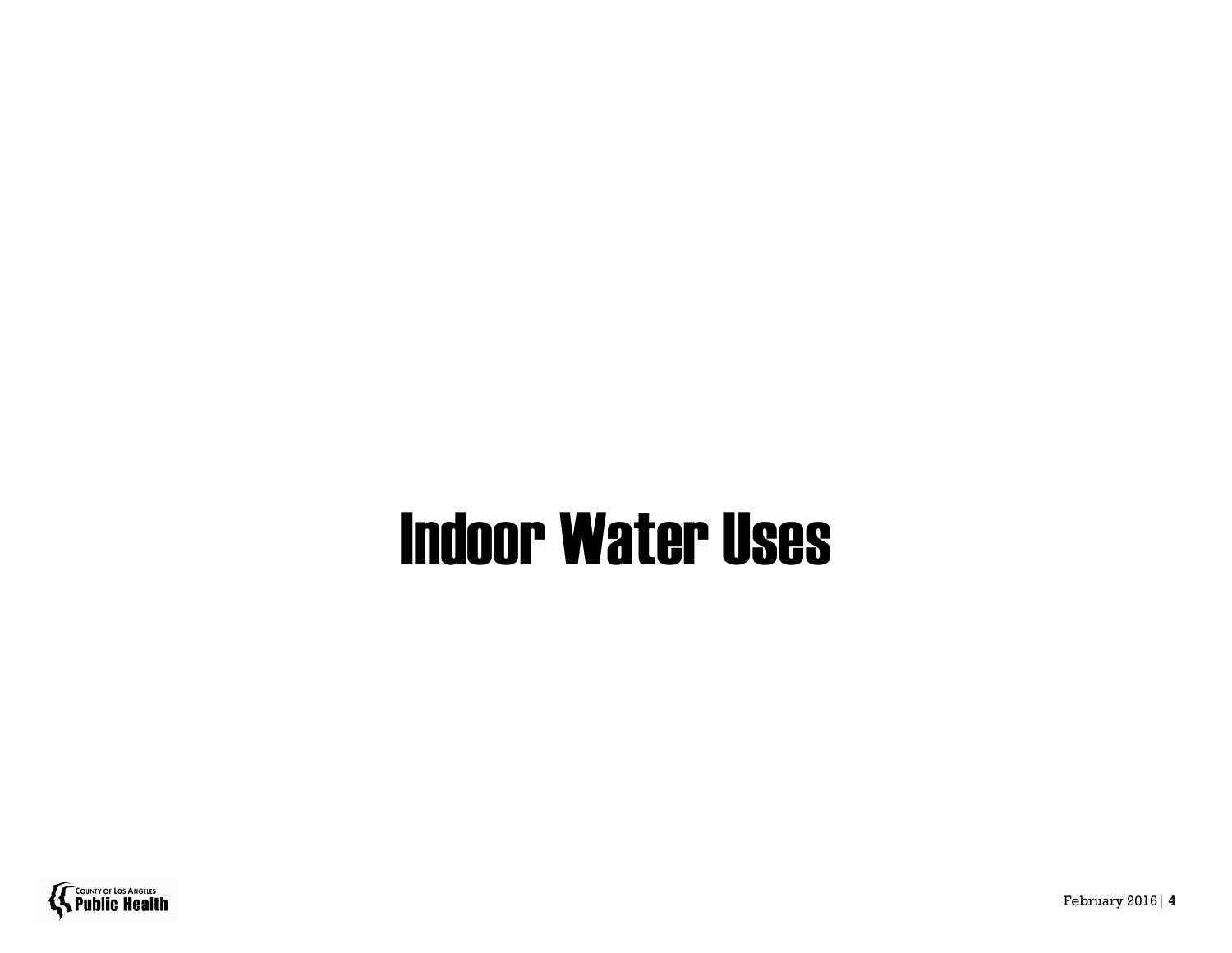#### INDOOR USES

#### TIER 1: RAINWATER

**Rainwater capture systems may be used at single family dwellings, apartments (R1), hotels (R2), commercial, institutional, and municipal facilities. If the system will combine rainwater and graywater, it will be classified as Tier 2: Graywater.** 

Includes: Rainwater that is collected and used onsite.

Excludes: Stormwater, dry weather runoff, recycled water, and rainwater collected from locations zoned for manufacturing or industrial use.

#### Tier 1A: Non-Pressurized Rain Barrels/Cisterns

Indoor use of rainwater requires a specially designed gravity feed system in addition to a supplemental supply of potable water. Therefore, the guidelines for Tier 1B, below, need to be followed for indoor uses of rainwater.

#### Tier 1B: Pressurized Rainwater Catchment Systems

| <b>Allowed Uses</b>                                                                                                                    | <b>Min. Water Quality Standard</b>                                                                                                                                                               | <b>Treatment Process</b>                                                                                                                           | <b>Monitoring &amp; Reporting*</b>                                                                                                                                                                                                                                                                                                                      |  |  |
|----------------------------------------------------------------------------------------------------------------------------------------|--------------------------------------------------------------------------------------------------------------------------------------------------------------------------------------------------|----------------------------------------------------------------------------------------------------------------------------------------------------|---------------------------------------------------------------------------------------------------------------------------------------------------------------------------------------------------------------------------------------------------------------------------------------------------------------------------------------------------------|--|--|
| Toilet and urinal flushing<br>Laundry washing<br>Trap primers and cooling<br>tower make-up                                             | Ch. 17 CPC E. coli < 100<br>$\bullet$<br>$CFU/100$ ml, turbidity $< 10$<br>NTU<br>or<br><b>NSF 350</b><br>0r<br>CCR Title 22 Recycled<br><b>Water Quality Equivalence</b><br>at the point of use | Ch. 17 CPC Table 1702.9.4<br>$\bullet$<br>Prescreening & 100 µm<br>filtration w/ disinfection<br>Evaluated on a case-by-<br>case basis per project | Owner-Occupied Single Family<br>Dwelling: Upon installation and<br>change of ownership<br>R1 & R2: Annually (Quarterly if used<br>$\bullet$<br>for laundry washing)<br>Commercial/institutional/industrial:<br>Annually (Quarterly if used for<br>laundry washing)<br>*May suspend monitoring, report as non-<br>operational, during quarters when dry. |  |  |
| <b>Requirements</b>                                                                                                                    |                                                                                                                                                                                                  |                                                                                                                                                    |                                                                                                                                                                                                                                                                                                                                                         |  |  |
| Permits/approvals:<br>□.                                                                                                               |                                                                                                                                                                                                  |                                                                                                                                                    |                                                                                                                                                                                                                                                                                                                                                         |  |  |
| $\circ$                                                                                                                                | Shall obtain a Building & Safety Building Permit from the local building authority                                                                                                               |                                                                                                                                                    |                                                                                                                                                                                                                                                                                                                                                         |  |  |
| Shall undergo a Public Health Review and Approval, including a Cross Connection Test, by DPH EH<br>$\circ$                             |                                                                                                                                                                                                  |                                                                                                                                                    |                                                                                                                                                                                                                                                                                                                                                         |  |  |
| Shall follow all applicable regulations governing dual plumbing systems                                                                |                                                                                                                                                                                                  |                                                                                                                                                    |                                                                                                                                                                                                                                                                                                                                                         |  |  |
| Shall incorporate failsafe designs and diversion to a protected potable source when treated water is out of specification <sup>1</sup> |                                                                                                                                                                                                  |                                                                                                                                                    |                                                                                                                                                                                                                                                                                                                                                         |  |  |
| Shall not be connected to any unprotected conveyance of potable water systems <sup>1</sup>                                             |                                                                                                                                                                                                  |                                                                                                                                                    |                                                                                                                                                                                                                                                                                                                                                         |  |  |
|                                                                                                                                        | Shall be installed in accordance with manufacturer's instructions and installation requirements of the local building authority and of DPH.                                                      |                                                                                                                                                    |                                                                                                                                                                                                                                                                                                                                                         |  |  |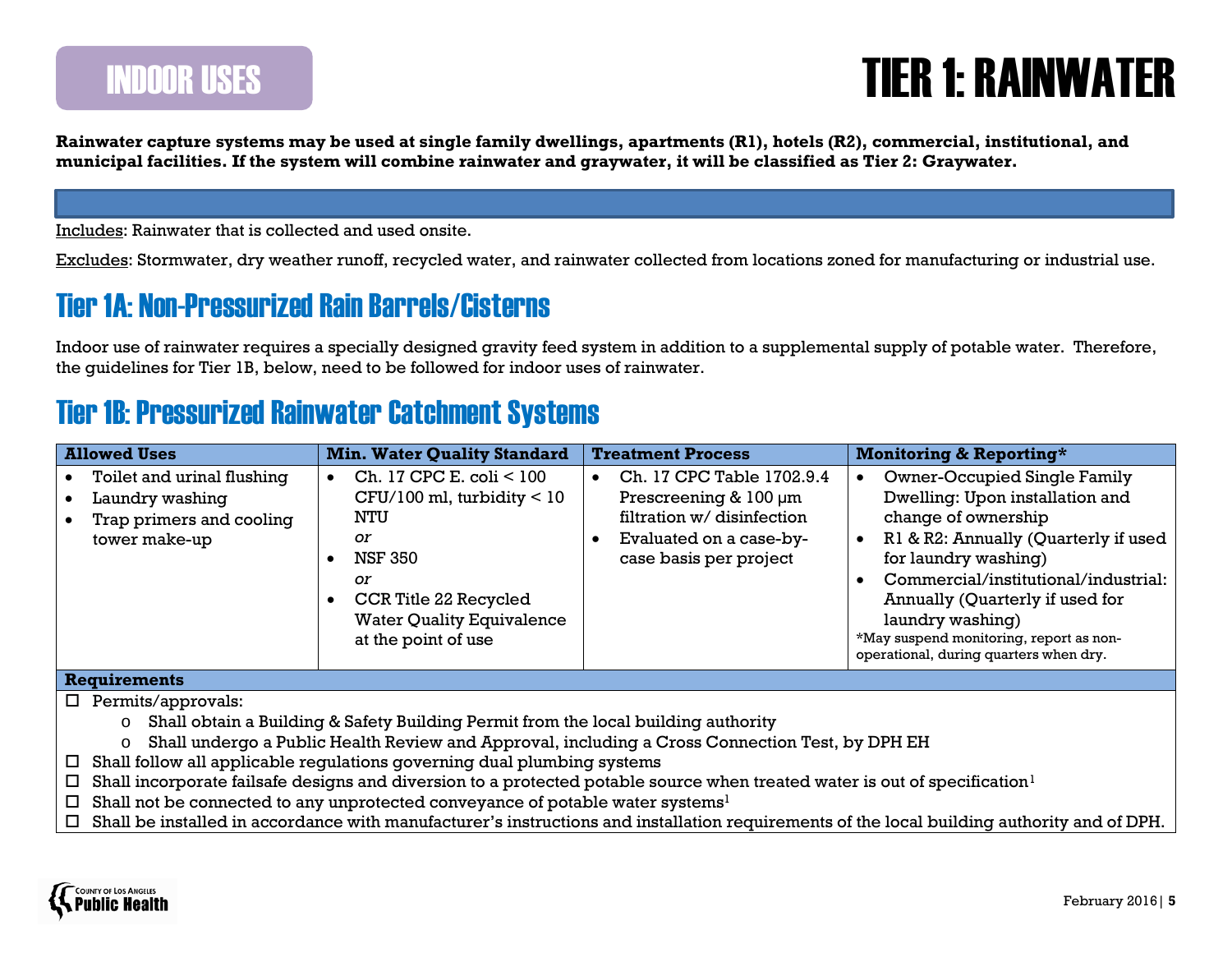### TIER 2: GRAYWATER

**Graywater systems may be used at single family dwellings, apartments (R1), hotels (R2), commercial, institutional, and municipal facilities.**

Includes: "Graywater" that is collected and used onsite. Graywater systems may also use water from swimming pool backwash operations, air conditioner condensate, cooling tower-blow-down, steam system condensate, fluid cooler discharge water, food steamer discharge water, combination oven discharge water, industrial process water, fire pump test water, theme park recreation water operations, and foundation drainage. Systems that combine rainwater and graywater are classified as graywater systems.

Excludes: Stormwater, dry weather runoff (see instead Tier 3: Stormwater), and wastewater from kitchen sinks or toilets (see instead Tier 4: Recycled Water).

| <b>Allowed Uses</b>                                                                                     | <b>Min. Water Quality Standard</b>                                                                                                                                                                   | <b>Treatment Process</b>                                                                                                                                                                        | <b>Monitoring &amp; Reporting</b>                                                                                                                                                                                                                      |
|---------------------------------------------------------------------------------------------------------|------------------------------------------------------------------------------------------------------------------------------------------------------------------------------------------------------|-------------------------------------------------------------------------------------------------------------------------------------------------------------------------------------------------|--------------------------------------------------------------------------------------------------------------------------------------------------------------------------------------------------------------------------------------------------------|
| Toilet and urinal flushing<br>Laundry washing<br>Trap primers and cooling<br>$\bullet$<br>tower make-up | NSF 350 with disinfection<br>or<br>CCR Title 22 Recycled<br><b>Water Quality Equivalence</b><br>at the point of use<br>Οľ<br>Other standard matching or<br>exceeding presently<br>accepted standards | Packaged Units and/or<br>Design Build Units -<br>evaluated and complying<br>with NSF 350 certification<br>standard as a complete<br>system<br>Evaluated on a case-by-<br>case basis per project | Owner-Occupied, Single Family<br>Dwelling: Upon installation and<br>change of ownership<br>R1 & R2: Annually (Quarterly if used<br>for laundry washing)<br>Commercial/institutional/industrial:<br>Annually (Quarterly if used for<br>laundry washing) |

#### **Requirements**

- $\Box$  Permits/approvals:
	- o Shall obtain Building & Safety Building Permit from the local building authority
	- o Shall undergo Public Health Plan Review and Approval of the piping system, tanks, and pump, in order to reduce risk of cross connection with potable water supplies $2$
	- $\circ$  Non-NSF certified systems shall complete a 6 month demonstration phase showing water continually meets standard prior to treated graywater being used for any purpose other than subsurface irrigation
- $\Box$  Non-NSF certified systems shall be certified to meet NSF 350 or other applicable water quality standard by a 3<sup>rd</sup> party tester approved by DPH EH
- $\Box$  R1, R2, Commercial, Institutional, and Industrial systems including spray irrigation, outdoor water features, and vehicle washing must have manual developed by the engineer who designed the system identifying operation and maintenance of the system, online water quality
- $\Box$  Shall be screened or be otherwise equipped to prevent vector intrusion
- $\square$  Shall incorporate failsafe designs to comply with failure sensing and signaling equipment standards in NSF 350 $3$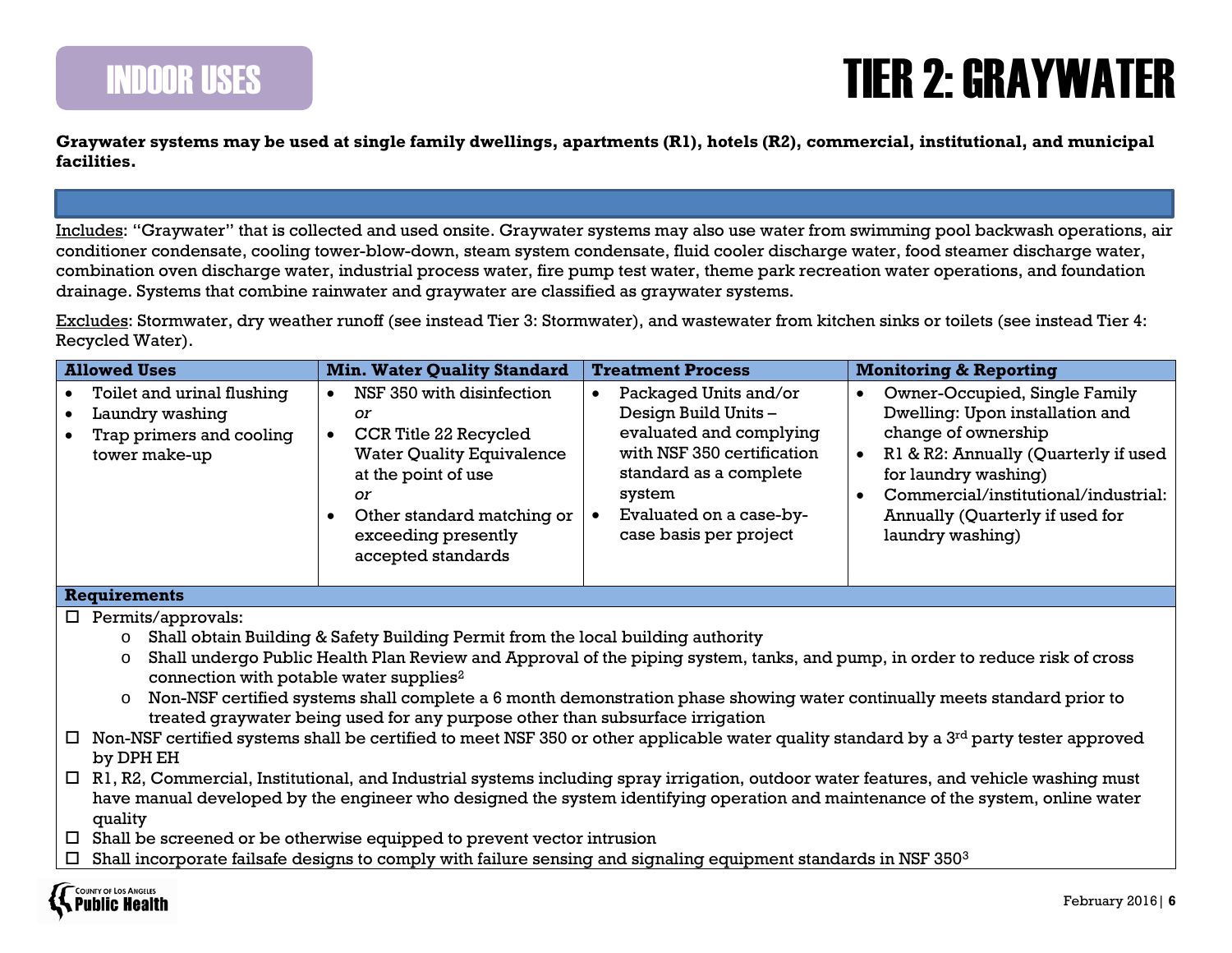- $\square$  Shall incorporate diversion to a protected potable source when treated water is out of specification<sup>4</sup>
- $\Box$  Shall be equipped with an applicable overflow to an approved drainage system: wastewater typically draining to a sewer (e.g.) shall be plumbed to sewer, while wastewater typically draining to a storm drain, (e.g., foundation drainage) shall be plumbed to the storm drain
- $\Box$  Design and Build systems shall incorporate systems for the online monitoring of turbidity, pH, and Total Suspended Solids (TSS)
- Design and Build systems must have manual developed by the engineer who designed the system identifying operation and maintenance of the system, online water quality monitoring requirements, the water quality standards, sampling frequency, and procedures for response to different system failures
- $\square$  Shall follow the same requirements as listed in Tier 1B
- $\Box$  Shall be installed in accordance with the manufacturer's instructions and installation requirements of local agencies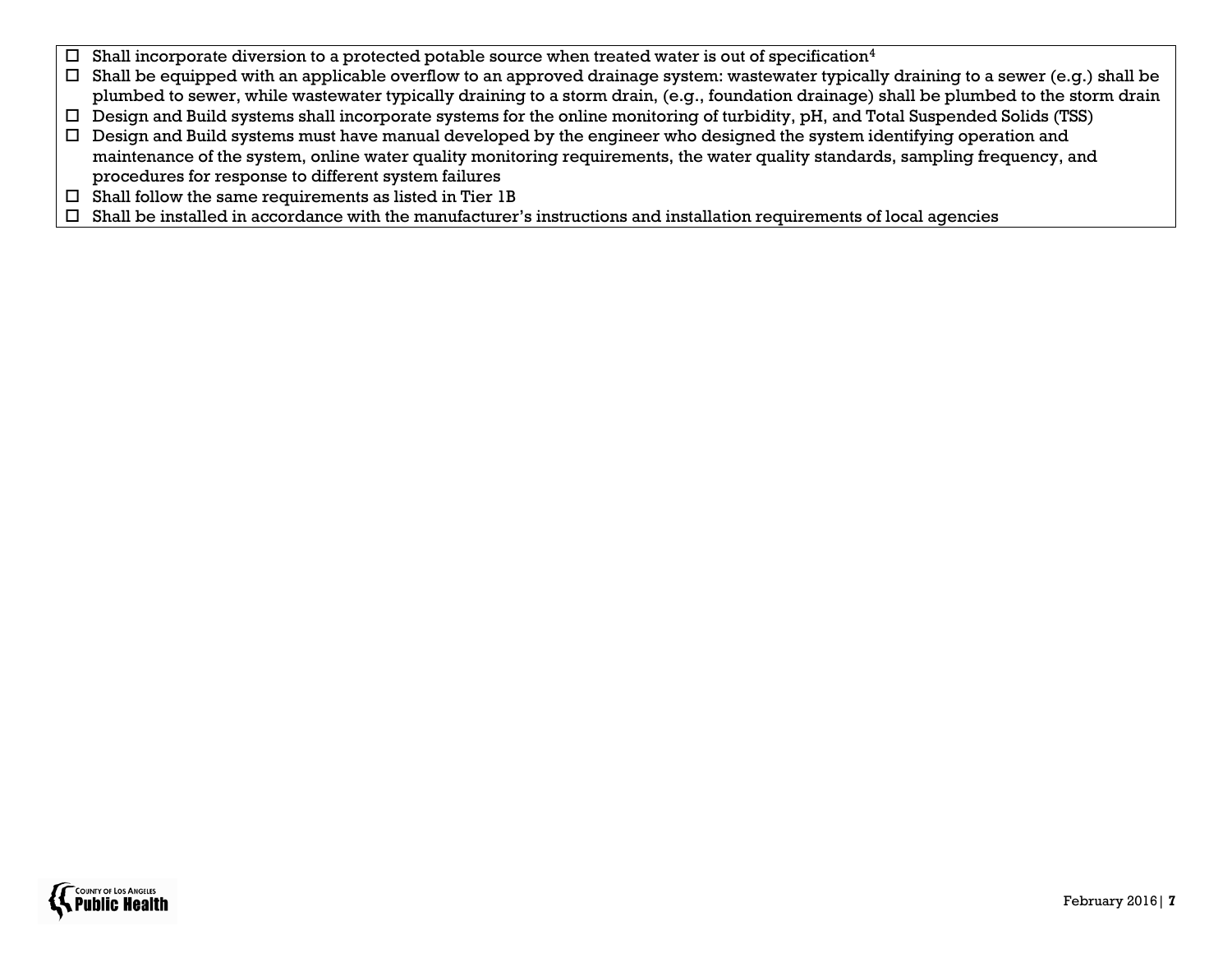INDOOR USES

### TIER 3: STORMWATER

**Stormwater may be used at commercial, institutional, municipal, and industrial facilities only.**

Includes: Stormwater and dry weather runoff collected from non-point sources. Stormwater may contain various contaminants: excess fertilizers, herbicides and insecticides from agricultural lands and residential areas; oil, grease and toxic chemicals from urban runoff and energy production; sediment from improperly managed construction sites, crop and forest lands, and eroding stream banks; salt from irrigation practices and acid drainage from abandoned mines; bacteria and nutrients from livestock, pet wastes and faulty septic systems; atmospheric deposition and hydromodification.

Excludes: Any water that has not entered a municipal stormwater system.

| <b>Allowed Uses</b>                                                                                                                                                                     | <b>Min. Water Quality Standard</b>                                                                                                                                                                                                                                                                                                                                                                                                   | <b>Treatment Process</b>                                                                                                                                                                                                                                                                                                                        | <b>Monitoring &amp; Reporting</b>                                                                                                                                                                                                                                                                                                                             |  |
|-----------------------------------------------------------------------------------------------------------------------------------------------------------------------------------------|--------------------------------------------------------------------------------------------------------------------------------------------------------------------------------------------------------------------------------------------------------------------------------------------------------------------------------------------------------------------------------------------------------------------------------------|-------------------------------------------------------------------------------------------------------------------------------------------------------------------------------------------------------------------------------------------------------------------------------------------------------------------------------------------------|---------------------------------------------------------------------------------------------------------------------------------------------------------------------------------------------------------------------------------------------------------------------------------------------------------------------------------------------------------------|--|
| Toilet and urinal flushing<br>$\bullet$<br>Trap primers and cooling<br>tower make-up                                                                                                    | <b>NSF 350</b><br>$\bullet$<br><sub>or</sub><br>CCR Title 22 Recycled<br>$\bullet$<br><b>Water Quality Equivalence</b><br>at the point of use<br><b>or</b><br>Other standard matching or<br>exceeding presently<br>accepted standards<br>and<br>Meets all bacterial limits at<br>point of use when<br>distributed offsite<br>and<br>Meets California Maximum<br>Contamination Levels, and<br>the California Toxics Rule<br>Standards | Packaged Units and/or<br>Design Build Units -<br>evaluated and complying<br>with NSF 350 certification<br>standard as a complete<br>system<br>Specific treatment<br>components shall be based<br>on classification of<br>chemical components<br>during the first two years of<br>operation<br>Evaluated on a case-by-<br>case basis per project | Stormwater influent shall be tested<br>$\bullet$<br>to characterize chemical<br>components after the first rain<br>event of the rainfall year and at<br>least two additional times during<br>each rainfall year. <sup>5</sup> Summary of<br>stormwater analyses shall be<br>maintained on premises<br>Annual reporting of final water<br>$\bullet$<br>quality |  |
| <b>Requirements</b>                                                                                                                                                                     |                                                                                                                                                                                                                                                                                                                                                                                                                                      |                                                                                                                                                                                                                                                                                                                                                 |                                                                                                                                                                                                                                                                                                                                                               |  |
| $\Box$ Permits/approvals:<br>Shall obtain Building & Safety Building Permit from the local building authority<br>O<br>Shall undergo Public Health Review and Approval <sup>6</sup><br>O |                                                                                                                                                                                                                                                                                                                                                                                                                                      |                                                                                                                                                                                                                                                                                                                                                 |                                                                                                                                                                                                                                                                                                                                                               |  |

 $\circ$  Shall undergo review by Sanitation District for contaminates that may affect the wastewater treatment facility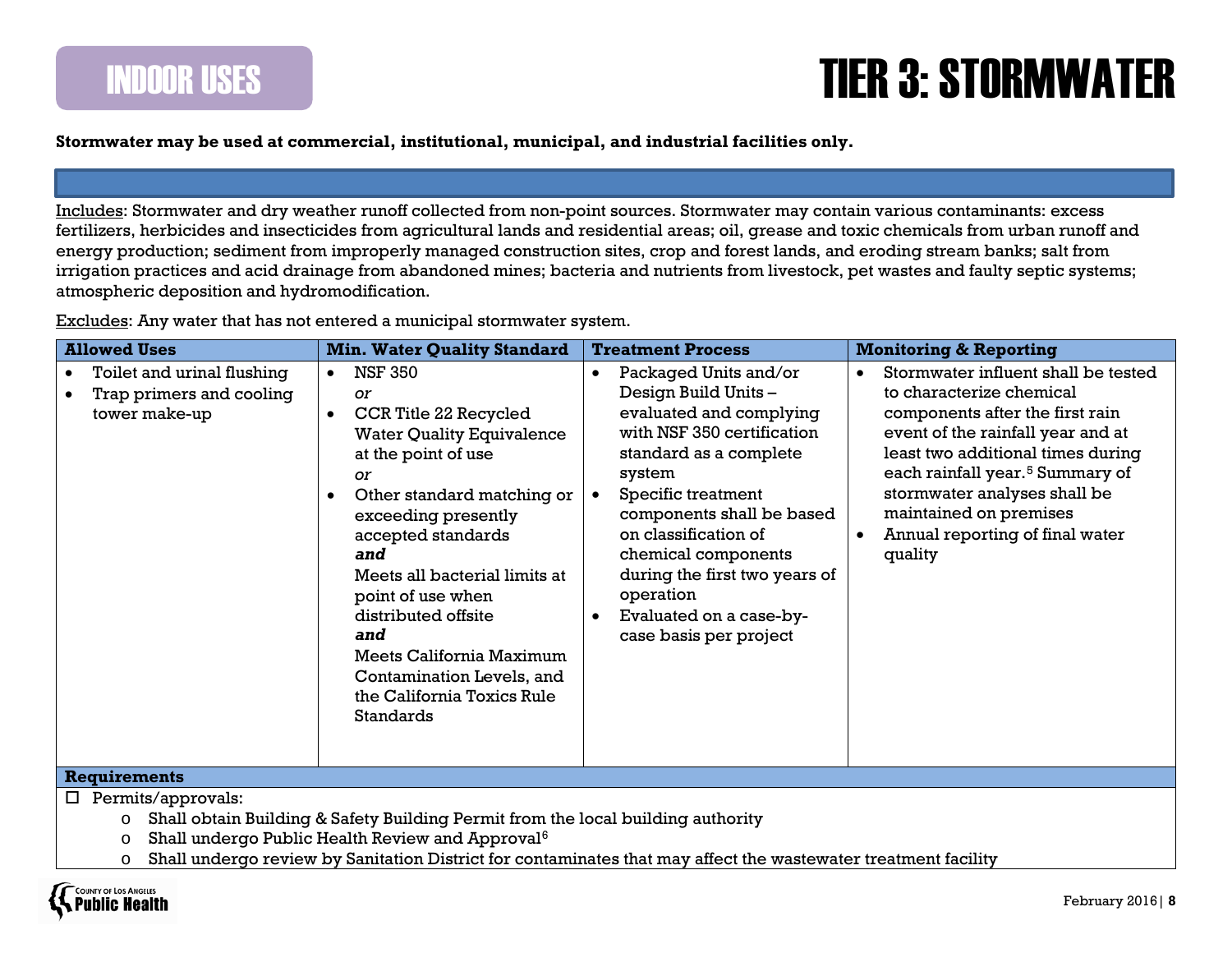- o Non-NSF certified systems shall complete a 6 month demonstration phase showing water continually meets standard prior to being used for any purpose other than sub-surface irrigation
- $\Box$  Non-NSF certified systems shall be certified to meet NSF 350 or other applicable water quality standard by a 3<sup>rd</sup> party tester approved by DPH EH
- $\Box$  R1, R2, Commercial, Institutional, and Industrial systems including spray irrigation, outdoor water features, and vehicle washing must have manual developed by the engineer who designed the system identifying operation and maintenance of the system, online water quality
- $\square$  Shall be screened or be otherwise equipped to prevent vector intrusion
- $\Box$  Shall incorporate failsafe designs to comply with failure sensing and signaling equipment standards in NSF 350<sup>3</sup>
- $\Box$  Shall incorporate diversion to a protected potable source when treated water is out of specification<sup>4</sup>
- $\Box$  Shall be equipped with an applicable overflow to an approved drainage system: wastewater typically draining to a sewer (e.g.) shall be plumbed to sewer, while wastewater typically draining to a storm drain, (e.g., foundation drainage) shall be plumbed to the storm drain
- $\Box$  Design and Build systems shall incorporate systems for the online monitoring of turbidity, pH, and Total Suspended Solids (TSS)
- $\Box$  Shall be installed in accordance with the manufacturer's installation instructions and installation requirements of local agencies
- $\Box$  A typical Tier 3 system for offsite collection may also require any of the following:
	- o Storm drain diversion
	- o Pre-treatment screening/sedimentation device
	- o Pump station (where applicable)
	- o Underground retention facility and disinfection facility (where applicable)
	- o Recirculation system
	- o Connection to distribution system
	- o A supplemental water supply from a domestic source via an approved dedicated backflow prevention device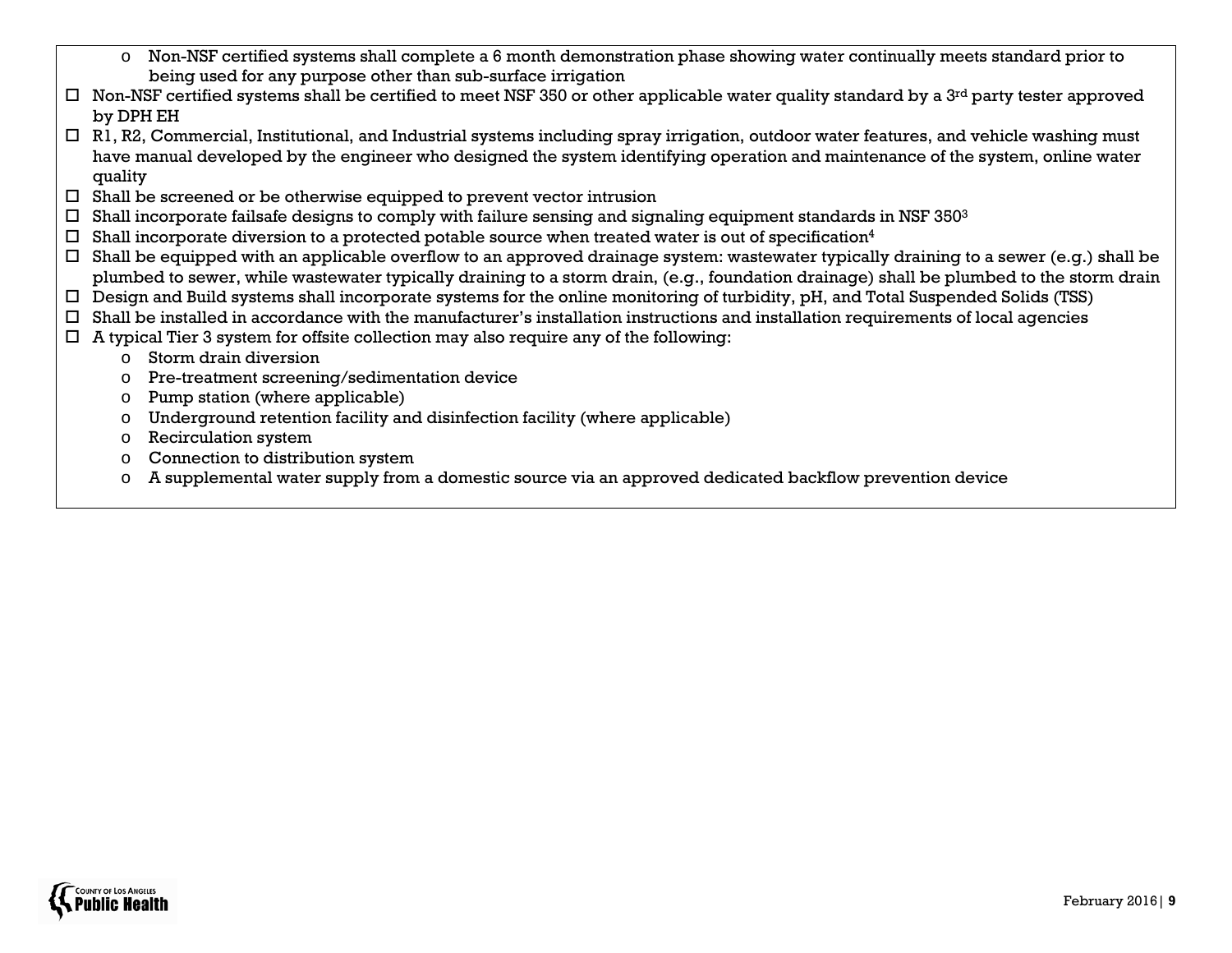#### INDOOR USES

### TIER 4: RECYCLED WATER

**Recycled water may be used at commercial, institutional, municipal, industrial facilities, and limited R1 and R2 sites including professionally managed apartment complexes, condominium complexes, and hotels. The use of recycled water indoors at singlefamily dwellings and non-professionally managed apartments is currently not permitted.**

Includes: "Recycled water" provided by a regulated recycled water agency.

Excludes: Blackwater treated through an Onsite Wastewater Treatment System and domestic wastewater *not* treated through a three-stage process.

|                  | <b>Allowed Uses</b>                                                                                                                                                                                                                                                                                | <b>Min. Water Quality Standard</b>                                                        | <b>Treatment Process</b>                                                                                                                                                    | <b>Monitoring &amp; Reporting</b>                                               |  |
|------------------|----------------------------------------------------------------------------------------------------------------------------------------------------------------------------------------------------------------------------------------------------------------------------------------------------|-------------------------------------------------------------------------------------------|-----------------------------------------------------------------------------------------------------------------------------------------------------------------------------|---------------------------------------------------------------------------------|--|
|                  | Toilet and urinal flushing<br>Laundry washing<br>Trap primers and cooling<br>tower make-up<br>Other uses pending DPH<br>review (e.g., industrial<br>processes)                                                                                                                                     | CCR Title 22 Recycled<br>$\bullet$<br><b>Water Quality Equivalence</b><br>at point of use | CCR Title 22 Recycled<br>$\bullet$<br><b>Water Quality Equivalence</b><br><b>Additional treatment onsite</b><br>to bring into compliance<br>with water quality<br>standards | Permitted R1 & R2: Annually<br>Commercial/institutional/industrial:<br>Annually |  |
|                  | <b>Requirements</b>                                                                                                                                                                                                                                                                                |                                                                                           |                                                                                                                                                                             |                                                                                 |  |
|                  | $\Box$ Permits/approvals:<br>Shall obtain Building & Safety Building Permit from the local building authority<br>$\circ$<br>Shall undergo Public Health Review and Approval<br>$\circ$<br>Shall undergo review by the State Water Board<br>O                                                       |                                                                                           |                                                                                                                                                                             |                                                                                 |  |
| $\Box$<br>$\Box$ | Shall incorporate failsafe designs to comply with failure sensing and signaling equipment standards in NSF 350 <sup>3</sup><br>R1, R2, commercial, institutional, and industrial systems shall incorporate systems for the online monitoring of turbidity, pH, and Total<br>Suspended Solids (TSS) |                                                                                           |                                                                                                                                                                             |                                                                                 |  |
| $\Box$<br>$\Box$ | Shall incorporate diversion to a protected potable source when treated water is out of specification <sup>4</sup><br>Shall comply with all regulations and ordinances as applicable to tertiary treated recycled water under permit from the Regional Water<br><b>Quality Control Board</b>        |                                                                                           |                                                                                                                                                                             |                                                                                 |  |

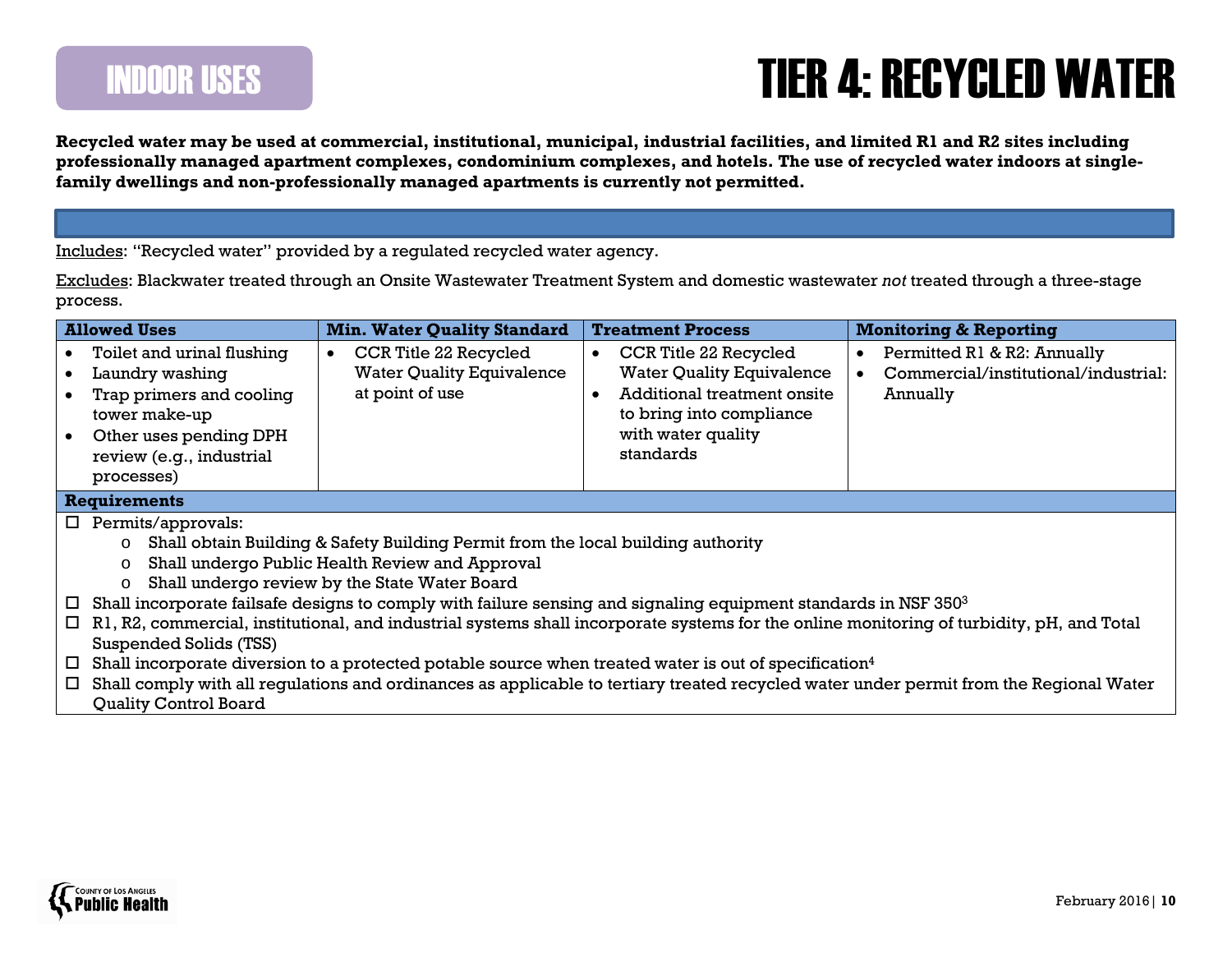# Outdoor Water Uses

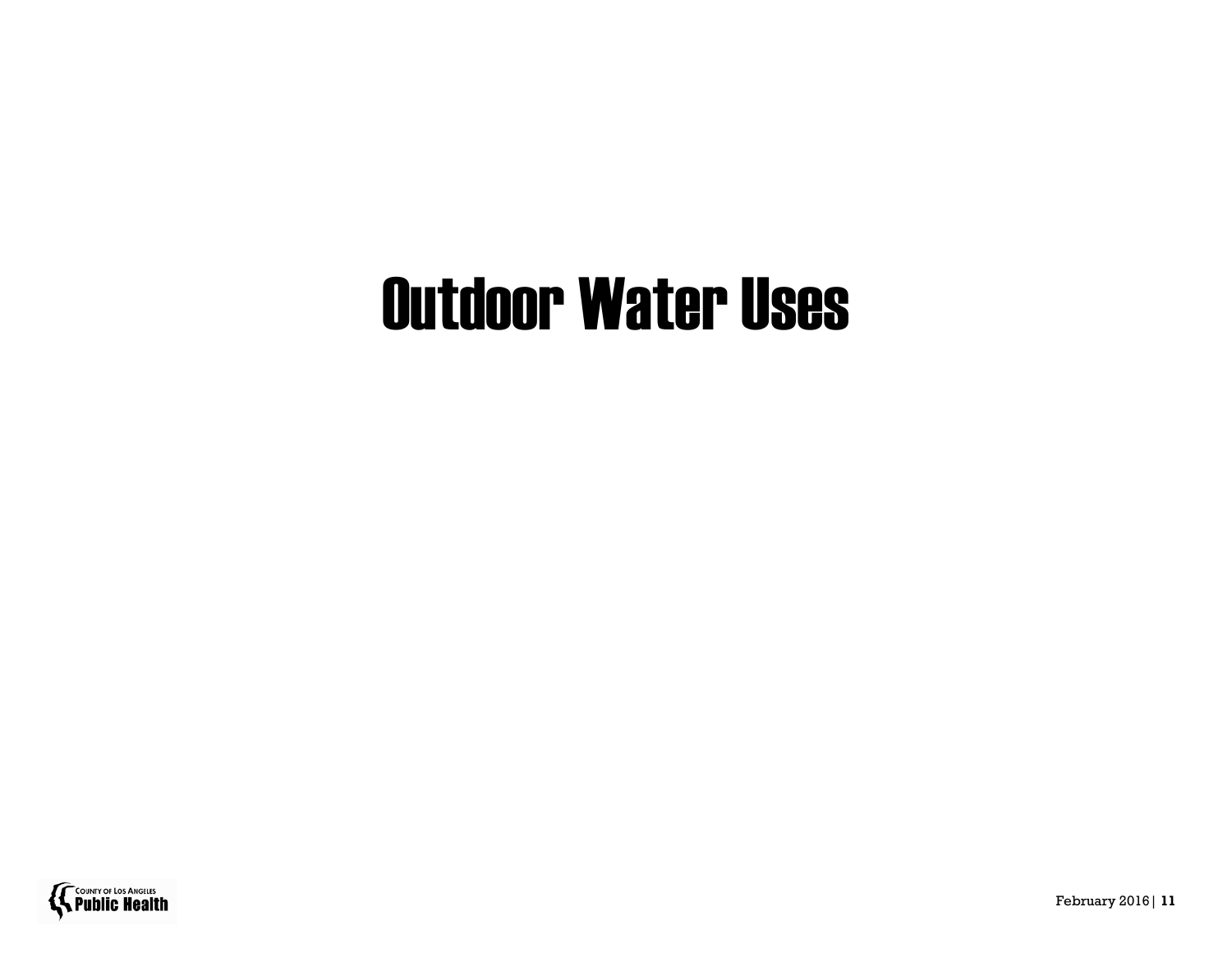#### OUTDOOR USES

#### TIER 1: RAINWATER

**Rainwater capture systems may be used at single-family dwellings, apartments (R1), hotels (R2), commercial, institutional, and municipal facilities.**

Includes: Rainwater that is collected and used onsite.

Excludes: Stormwater, dry weather runoff, recycled water, and rainwater collected from locations zoned for manufacturing or industrial use.

#### Tier 1A: Non-Pressurized Rain Barrels/Cisterns

| <b>Allowed Uses</b>                                                                                                                          | <b>Min. Water Quality Standard</b> | <b>Treatment Process</b> | <b>Monitoring &amp; Reporting</b> |  |
|----------------------------------------------------------------------------------------------------------------------------------------------|------------------------------------|--------------------------|-----------------------------------|--|
| Surface or subsurface                                                                                                                        | Not applicable                     | None required            | None required                     |  |
| landscape irrigation                                                                                                                         |                                    |                          |                                   |  |
| Vehicle washing                                                                                                                              |                                    |                          |                                   |  |
|                                                                                                                                              |                                    |                          |                                   |  |
| <b>Requirements</b>                                                                                                                          |                                    |                          |                                   |  |
| П.<br>Permits/approvals:                                                                                                                     |                                    |                          |                                   |  |
| $\circ$ May need to obtain Building & Safety Building Permit for stability issues                                                            |                                    |                          |                                   |  |
| Shall have a screened inflow opening, a spigot and/or hose bib, and an overflow pipe or equivalent<br>0                                      |                                    |                          |                                   |  |
| Shall be clearly labeled to indicate non-potable water use only                                                                              |                                    |                          |                                   |  |
| Shall not be connected to indoor/outdoor municipal potable plumbing, and shall not be pressurized or sprayed                                 |                                    |                          |                                   |  |
| Shall be installed in accordance with the rain barrel manufacturer's instructions, and installation requirements of local agencies<br>$\Box$ |                                    |                          |                                   |  |

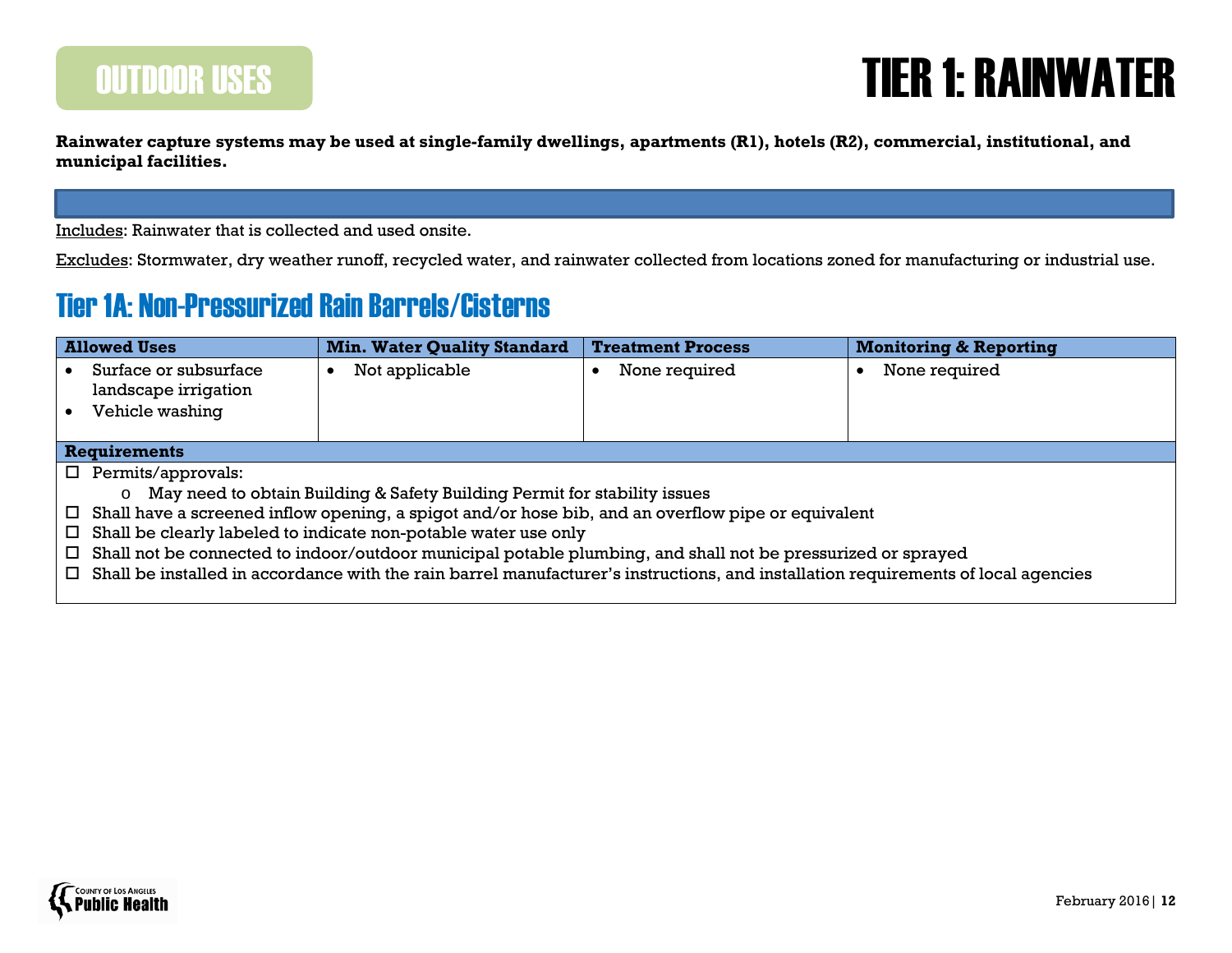### TIER 1: RAINWATER (CONTINUED)

#### Tier 1B: Pressurized Rainwater Catchment Systems

| <b>Allowed Uses</b>                                                                                                                                | <b>Min. Water Quality Standard</b>                                                                                                                                                                                          | <b>Treatment Process</b>                                                                                                                                    | <b>Monitoring &amp; Reporting*</b>                                                                                                                                                                                                                                                                                                                                                                   |
|----------------------------------------------------------------------------------------------------------------------------------------------------|-----------------------------------------------------------------------------------------------------------------------------------------------------------------------------------------------------------------------------|-------------------------------------------------------------------------------------------------------------------------------------------------------------|------------------------------------------------------------------------------------------------------------------------------------------------------------------------------------------------------------------------------------------------------------------------------------------------------------------------------------------------------------------------------------------------------|
| Drip and subsurface<br>irrigation<br>Spray irrigation $<$ 360<br>gallons storage<br>Vehicle washing                                                | Not applicable<br>$\bullet$                                                                                                                                                                                                 | Ch. 17 CPC Table 1702.9.4<br>pre-screening<br>100 $\mu$ m filtration for car<br>washing and drip irrigation                                                 | Not applicable                                                                                                                                                                                                                                                                                                                                                                                       |
| Drip and subsurface<br>irrigation<br>Vehicle washing<br>Spray irrigation $\geq 360$<br>gallons storage<br>Non-interactive outdoor<br>water feature | Ch. 17 CPC E. $\text{coli} < 100$<br>$\bullet$<br>$CFU/100$ ml, turbidity $< 10$<br>NTU<br><b>or</b><br>NSF 350 with disinfection<br>0r<br>CCR Title 22 Recycled<br><b>Water Quality Equivalence</b><br>at the Point of Use | Ch. 17 CPC Table 1702.9.4<br>$\bullet$<br>prescreening and $100 \mu m$<br>filtration with disinfection<br>Evaluated on a case-by-<br>case basis per project | Owner-Occupied Single Family<br>Dwelling: Upon installation and<br>change of ownership<br>R1 (e.g. apartments) & R2 (e.g.<br>hotels): Annually<br>Commercial/institutional/industrial:<br>Annually<br>*Monitoring and reporting frequencies may be<br>suspended during quarters when cisterns are<br>dry and shall be reported as non-operational.<br>Frequencies shall be reevaluated periodically. |
| <b>Requirements</b>                                                                                                                                |                                                                                                                                                                                                                             |                                                                                                                                                             |                                                                                                                                                                                                                                                                                                                                                                                                      |

Permits/approvals:

- o Shall obtain Building & Safety Building Permit from the local building authority
- o Shall undergo Public Health Review and Approval, including a Cross Connection Test, by DPH EH
- $\Box$  Shall be equipped with an overflow device or rain diverter and be screened or otherwise equipped to prevent vector intrusion
- $\Box$  Shall be installed in accordance with the manufacturer's instructions, and installation requirements of local agencies

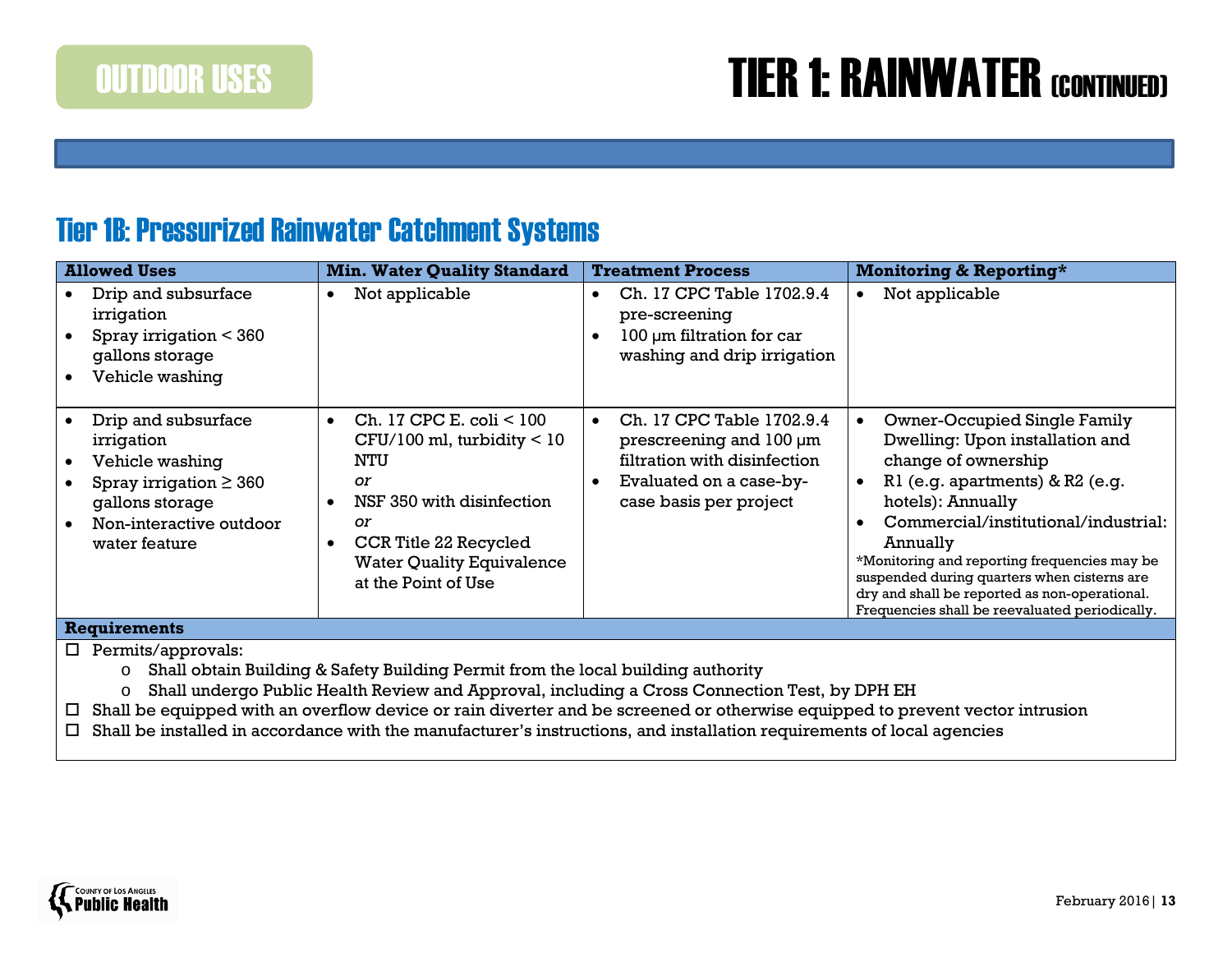

### TIER 2: GRAYWATER

**Graywater systems may be used at single-family dwellings, apartments (R1), hotels (R2), commercial, institutional, and municipal facilities.**

Includes: "Graywater" refers to wastewater from bathtubs, showers, bathroom washbasins, clothes washing machines, and laundry tubs. Must be collected and used onsite. Also includes water from swimming pool backwash operations, air conditioner condensate, cooling tower-blowdown, steam system condensate, fluid cooler discharge water, food steamer discharge water, combination oven discharge water, industrial process water, fire pump test water, theme park recreation water operations, and foundation drainage. Includes a system that combines rainwater and graywater.

Excludes: Stormwater, dry weather runoff (see instead: Tier 3: Stormwater), and wastewater from kitchen sinks or toilets (see instead: Tier 4: Recycled Water).

| <b>Allowed Uses</b>                                                                                                    | <b>Min. Water Quality Standard</b>                                                       | <b>Treatment Process</b>                                                                                                                               | <b>Monitoring &amp; Reporting</b>                                                                                                                                                                       |
|------------------------------------------------------------------------------------------------------------------------|------------------------------------------------------------------------------------------|--------------------------------------------------------------------------------------------------------------------------------------------------------|---------------------------------------------------------------------------------------------------------------------------------------------------------------------------------------------------------|
| <b>UNTREATED</b><br>Mulch basin or subsurface<br>irrigation                                                            | Not applicable                                                                           | Pre-screening                                                                                                                                          | Not applicable                                                                                                                                                                                          |
| <b>TREATED</b><br>As above<br>Spray and drip irrigation<br>Non-interactive outdoor<br>water feature<br>Vehicle washing | NSF 350 with disinfection<br>or<br>Title 22 Recycled Water<br><b>Quality Equivalence</b> | Packaged Units and/or<br>Design Build Units shall be<br>NSF 350 Certified as a<br>complete system<br>Evaluated on a case-by-<br>case basis per project | Owner-Occupied Single-Family<br>$\bullet$<br>Dwelling: Upon installation and<br>change of ownership<br>R1 (apartments) $& R2$ (hotels):<br>Annually<br>Commercial/institutional/industrial:<br>Annually |

#### **Requirements**

 $\Box$  Permits/approvals:

- o Shall obtain Building & Safety Building Permit from the local building authority
- o Shall undergo Public Health Review and Approval, or equivalent approval by the appropriate local agency of the piping system, tanks, and pump, where applicable, in order to reduce risk of cross connection with potable water supplies
- $\Box$  Shall be screened or be otherwise equipped to prevent vector intrusion
- $\Box$  Shall incorporate failsafe designs to comply with failure sensing and signaling equipment standards in NSF 350<sup>7</sup>
- $\Box$  Shall incorporate diversion to a protected potable source when treated water is out of specification<sup>4</sup>
- $\Box$  Shall be equipped with an applicable overflow to an approved drainage system: wastewater typically draining to a sewer (e.g.) shall be plumbed to sewer, while wastewater typically draining to a storm drain, (e.g. foundation drainage) shall be plumbed to the storm drain

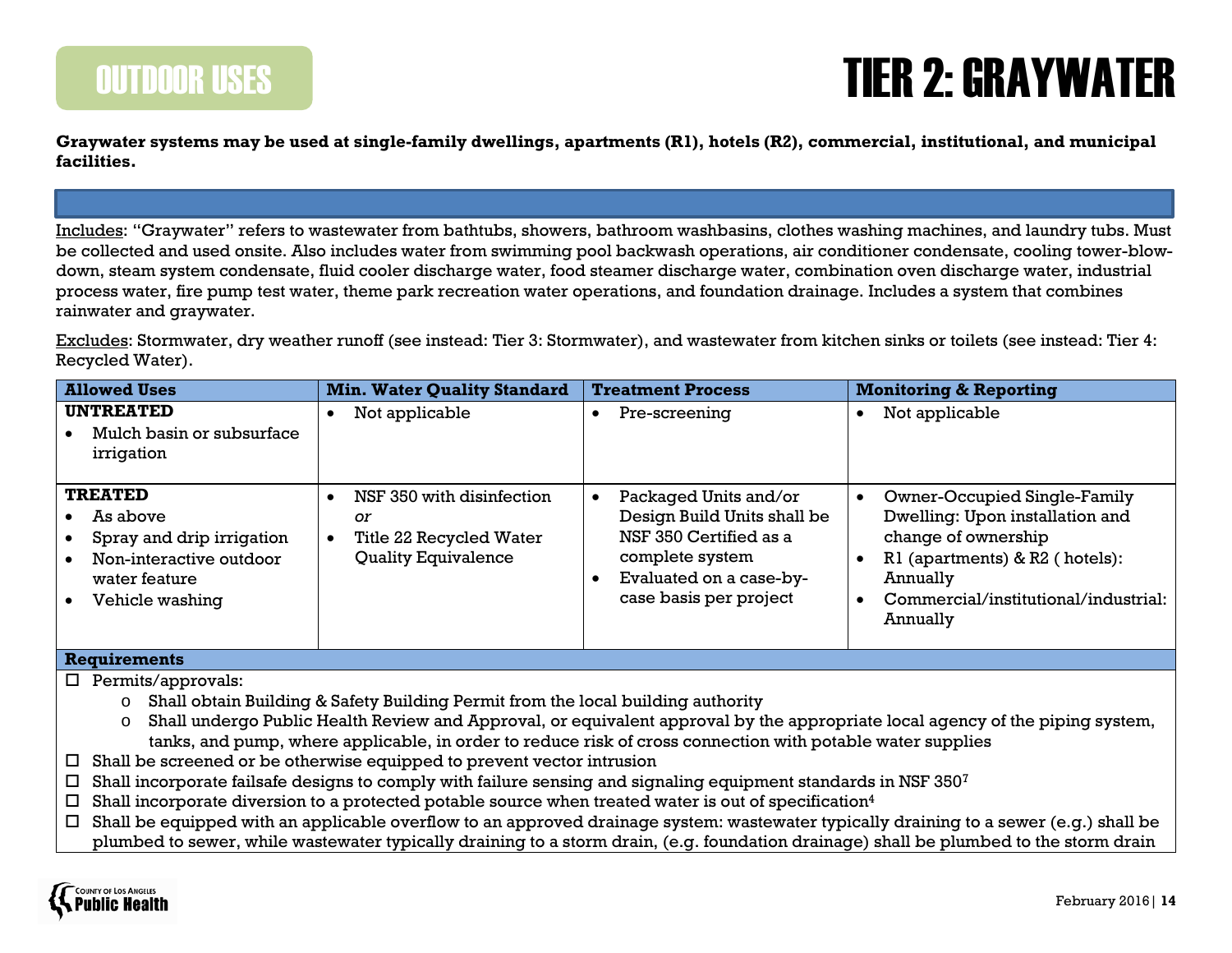- □ R1, R2, Commercial, Institutional, and Industrial systems including spray irrigation, outdoor water features, and vehicle washing shall include online monitoring for turbidity, pH, and TSS
- □ R1, R2, Commercial, Institutional, and Industrial systems including spray irrigation, outdoor water features, and vehicle washing must have manual developed by the engineer who designed the system identifying operation and maintenance of the system, online water quality monitoring requirements, the water quality standards, sampling frequency, and procedures for response to different system failures
- $\square$  Shall follow the same requirements as listed in Tier 1B
- $\Box$  Shall be installed in accordance with the manufacturer's instructions and installation requirements of local agencies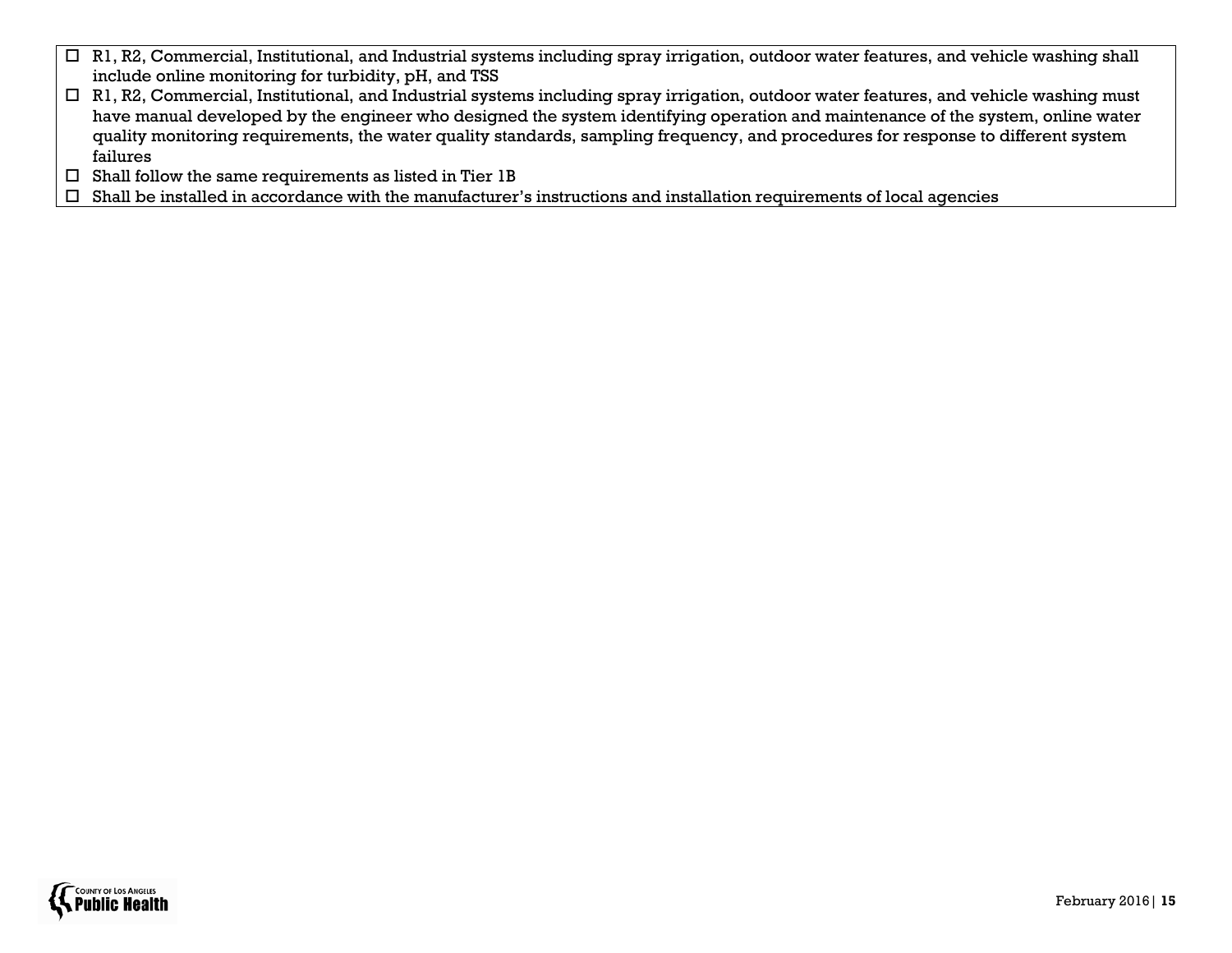OUTDOOR USES

### TIER 3: STORMWATER

**Stormwater may be used at commercial, institutional, municipal, and industrial facilities only.**

Includes: Stormwater and dry weather runoff collected from non-point sources. Stormwater may contain various contaminants: excess fertilizers, herbicides and insecticides from agricultural lands and residential areas; oil, grease and toxic chemicals from urban runoff and energy production; sediment from improperly managed construction sites, crop and forest lands, and eroding stream banks; salt from irrigation practices and acid drainage from abandoned mines; bacteria and nutrients from livestock, pet wastes and faulty septic systems; atmospheric deposition and hydromodification.

Excludes: Any water that has not entered a municipal stormwater system.

| <b>Allowed Uses</b>                                                                                                            | <b>Min. Water Quality Standard</b>                                                                                                                                                                                                                                                                                                     | <b>Treatment Process</b>                                                                                                                               | <b>Monitoring &amp; Reporting</b>                                                                                                                                                          |
|--------------------------------------------------------------------------------------------------------------------------------|----------------------------------------------------------------------------------------------------------------------------------------------------------------------------------------------------------------------------------------------------------------------------------------------------------------------------------------|--------------------------------------------------------------------------------------------------------------------------------------------------------|--------------------------------------------------------------------------------------------------------------------------------------------------------------------------------------------|
| Mulch basin, drip, and<br>subsurface irrigation                                                                                | California Maximum<br>$\bullet$<br>Contamination Levels, and<br>the California Toxics Rule<br><b>Standards</b>                                                                                                                                                                                                                         | Package Units and/or<br>Design Build Units<br>evaluated on a case-by-<br>case basis per project                                                        | Stormwater influent shall be tested<br>$\bullet$<br>to characterize chemical<br>components after the first rain<br>event of the rain fall year and at<br>least two additional times during |
| As above<br>Spray irrigation<br>Non-interactive outdoor<br>water feature<br>Vehicle washing<br>Street sweeping<br>Dust control | NSF 350, if sprayed<br>$\bullet$<br>0r<br>CCR Title 22 Recycled<br>$\bullet$<br><b>Water Quality Equivalence</b><br>at the Point of Use<br>and<br>Meets all bacterial limits at<br>point of use when<br>distributed offsite<br>And<br>Meets California Maximum<br>Contamination Levels, and<br>the California Toxics Rule<br>Standards | Packaged Units and/or<br>Design Build Units shall be<br>NSF 350 Certified as a<br>complete system<br>Evaluated on a case-by-<br>case basis per project | each rain fall year. <sup>5</sup> Summary of<br>stormwater analyses shall be<br>maintained on premises<br>Annual reporting of final water<br>quality                                       |
| <b>Requirements</b>                                                                                                            |                                                                                                                                                                                                                                                                                                                                        |                                                                                                                                                        |                                                                                                                                                                                            |

 $\Box$  Permits/approvals:

- o Shall obtain Building & Safety Building Permit from the local building authority
- o Shall undergo Public Health Review and Approval
- $\circ$  May require review by Regional Water Quality Control Board for contaminates that may affect the groundwater quality

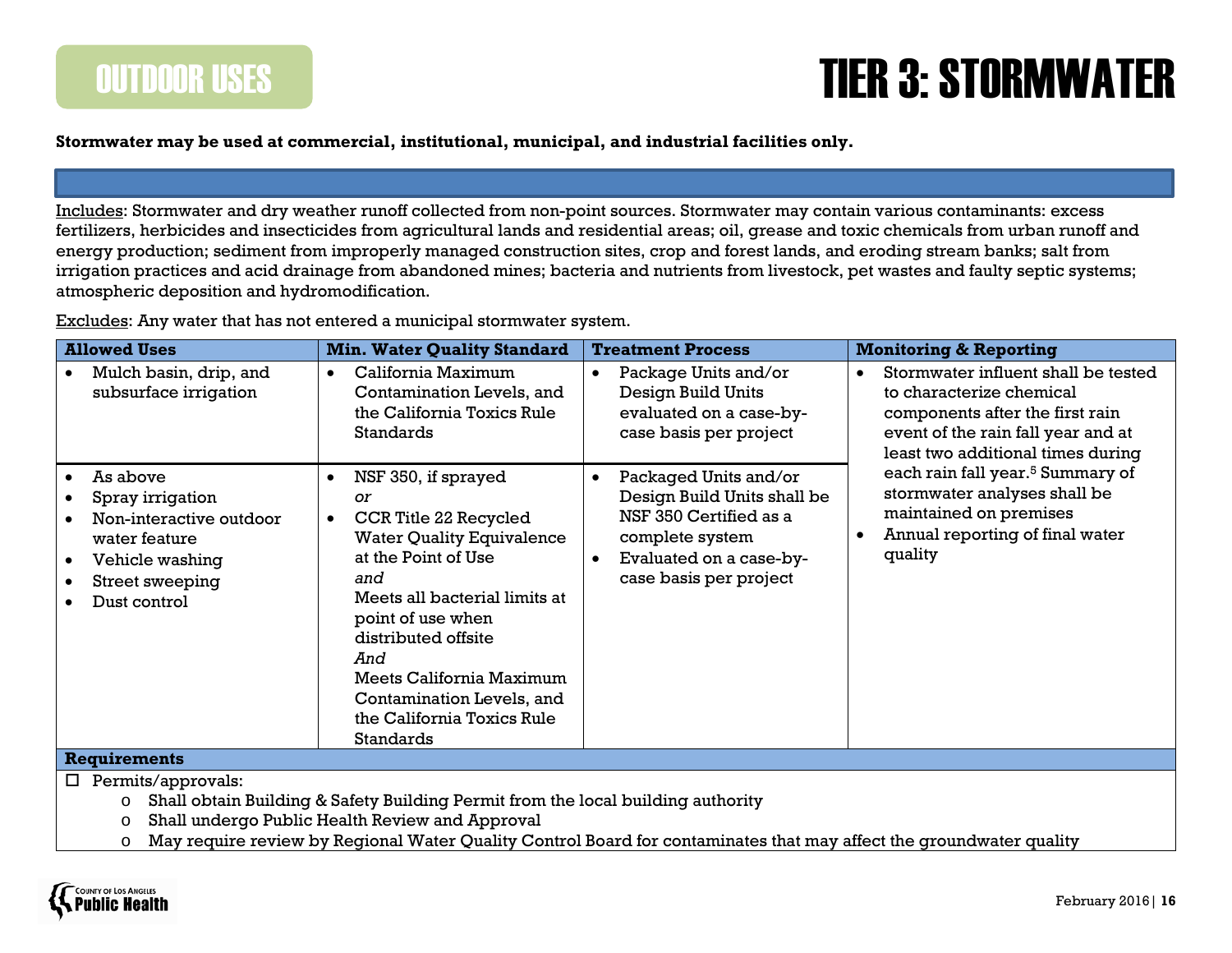- o Non-NSF certified systems shall complete a 6 month demonstration phase showing water continually meets standard prior to being used for any purpose other than sub-surface irrigation
- $\Box$  Non-NSF certified systems shall be certified to meet NSF 350 or other applicable water quality standard by a 3<sup>rd</sup> party tester approved by the department
- R1, R2, Commercial, Institutional, and Industrial systems including spray irrigation, outdoor water features, and vehicle washing must have manual developed by the engineer who designed the system identifying operation and maintenance of the system, online water quality
- $\square$  Shall be screened or be otherwise equipped to prevent vector intrusion
- $\Box$  Shall incorporate failsafe designs to comply with failure sensing and signaling equipment standards in NSF 350 $^8$
- $\Box$  Shall incorporate diversion to a protected potable source when treated water is out of specification<sup>4</sup>
- $\square$  Shall be equipped with an applicable overflow device
- $\Box$  A typical Tier 3 system for offsite collection may also require any of the following:
	- o Storm drain diversion
	- o Pre-treatment screening/sedimentation device
	- o Pump station (where applicable)
	- $\circ$  Underground retention facility and disinfection facility (where applicable)
	- o Recirculation system
	- o Connection to distribution system
	- o A supplemental water supply from a domestic source via an approved dedicated backflow prevention device
- $\Box$  Shall be installed in accordance with the manufacturer's instructions and installation requirements of local agencies
- $\Box$  Additional requirements may apply. Check with local regulatory agencies for further information

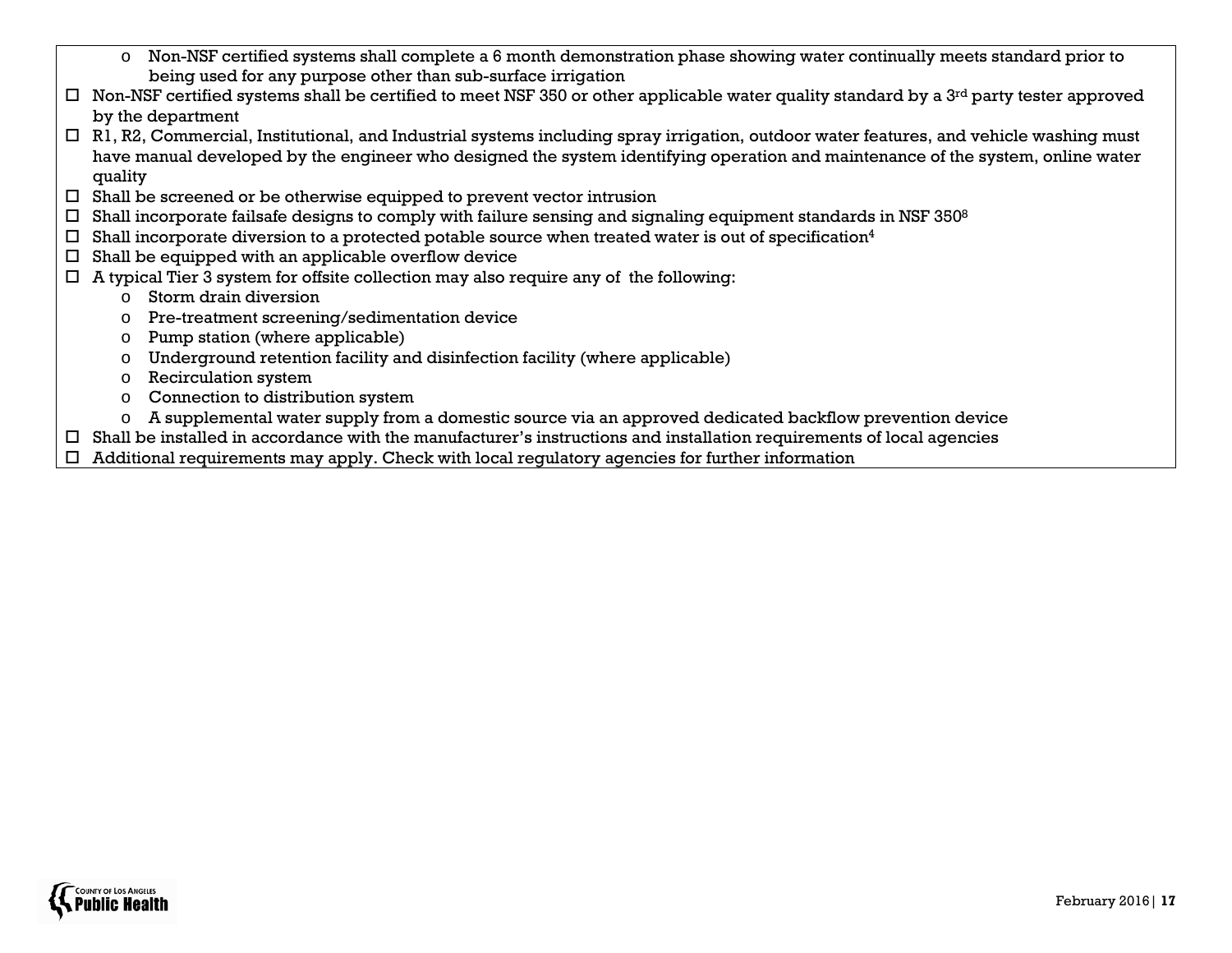

#### TIER 4: RECYCLED WATER

**Recycled water can be used by single-family dwellings, R1 (e.g. apartments), R2 (e.g. hotels), commercial, institutional, and industrial facilities.**

Includes: "Recycled water" provided by a regulated recycled water agency.

Excludes: Blackwater treated through an onsite wastewater treatment system and domestic wastewater *not* treated through a three-stage process.

| <b>Allowed Uses</b>                                                                                                                                                                                                                                                                                                                                                                                                                                                            | <b>Min. Water Quality Standard</b>                                                                                            | <b>Treatment Process</b>                    | <b>Monitoring &amp; Reporting</b>                                                                                                  |
|--------------------------------------------------------------------------------------------------------------------------------------------------------------------------------------------------------------------------------------------------------------------------------------------------------------------------------------------------------------------------------------------------------------------------------------------------------------------------------|-------------------------------------------------------------------------------------------------------------------------------|---------------------------------------------|------------------------------------------------------------------------------------------------------------------------------------|
| Drip, spray, and<br>subsurface irrigation<br>Non-interactive outdoor<br>water feature<br>Street sweeping <sup>8</sup><br>Dust control $9$<br>Other uses pending DPH<br>review (e.g., vehicle<br>washing)                                                                                                                                                                                                                                                                       | CCR Title 22 Recycled<br>$\bullet$<br>Water<br>and<br>All bacterial limits met at<br>the point of use for spray<br>irrigation | CCR Title 22 Recycled<br>$\bullet$<br>Water | <b>Owner-Occupied Single-Family</b><br>Dwelling: Annually<br>R1 & R2: Annually<br>Commercial/institutional/industrial:<br>Annually |
| <b>Requirements</b>                                                                                                                                                                                                                                                                                                                                                                                                                                                            |                                                                                                                               |                                             |                                                                                                                                    |
| $\Box$ Permits/approvals:<br>Shall obtain Building & Safety Building Permit from the local building authority<br>$\circ$<br>Shall undergo Public Health Review and Approval by DPH EH<br>$\circ$<br>Shall undergo review by the State Water Board<br>$\circ$<br>Shall undergo review by other local agencies as applicable<br>$\circ$<br>Shall incorporate failsafe designs to comply with failure sensing and signaling equipment standards in NSF 350 <sup>8</sup><br>$\Box$ |                                                                                                                               |                                             |                                                                                                                                    |
| Shall incorporate diversion to a protected potable source when treated water is out of specification <sup>4</sup><br>□.<br>Shall comply with all regulations and ordinances as applicable to tertiary treated recycled water under permit from Regional Water<br>□.<br><b>Quality Control Board</b>                                                                                                                                                                            |                                                                                                                               |                                             |                                                                                                                                    |

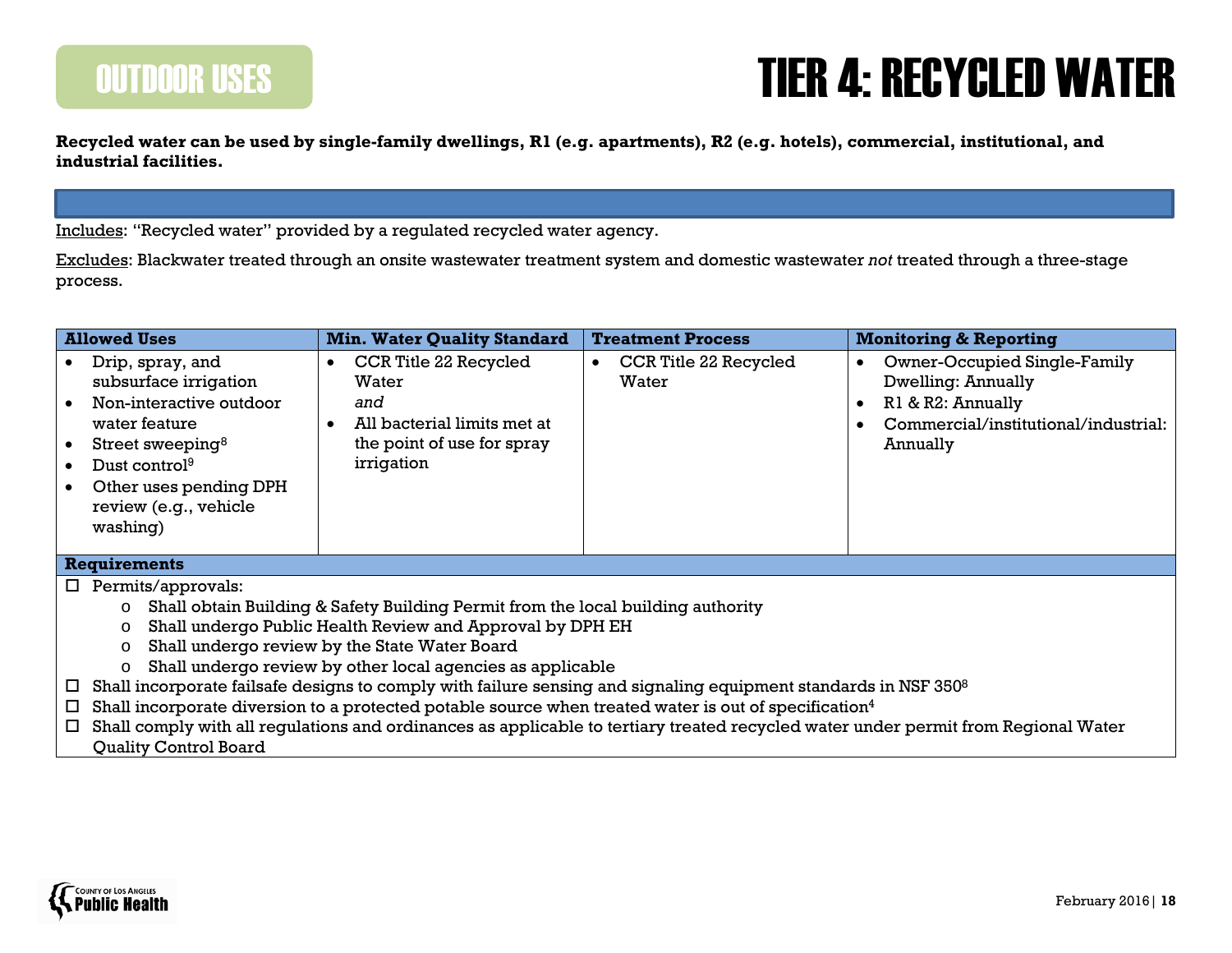## DEFINITIONS AND ACRONYMS

Alternate non-potable water supply: A non-potable source of water which includes graywater, rainwater, stormwater, dry weather runoff, onsite treated water (non-potable), and recycled/reclaimed water. Alternate water sources include but are not limited to swimming pool backwash operations, air conditioner condensate, cooling tower blow-down water, steam system condensate, fluid cooler discharge water, food steamer discharge water combination oven discharge water, industrial process water, and fire pump test water, theme park recreation water operations, foundation drainage, and onsite dry weather runoff.

Blackwater: Wastewater containing bodily or other biological wastes, as from toilets, dishwashers, or kitchen drains, and kept separate from graywater in wastewater recycling systems.

Backflow: The undesirable reversal of flow of water or mixtures of water and other liquids, gases or other substances into the distribution pipes of the potable supply of water from any source or sources

CCR: California Code of Regulations.

CFU: Colony Forming Units.

Cistern: A component of a rainwater/stormwater catchment system for storing rainwater/stormwater for the purpose of using the water for nonpotable uses.

CPC: California Plumbing Code.

Cross Connection: Any actual or potential connection or structural arrangement between a public or a consumer's potable water system and any other source or system through which it is possible to introduce into any part of the potable system any used water, industrial fluid, gas, or substance other than the intended potable water with which the system is supplied.

DPH EH: Los Angeles County Department of Public Health, Environmental Health Division.

Drip irrigation: An irrigation method allowing water to drip slowly to the roots of plants, either onto the soil surface or directly onto the root zone, through a network of valves, pipes, tubing, and emitters.

Dry weather runoff water: Non-potable water, harvested from a municipal storm water system during dry weather from runoff which flows when potable water is wasted or used inefficiently, and that discharges to waters of the U.S. This does not include water from a combined sewer or from a Publicly Owned Treatment Works (POTW).

Graywater: Untreated wastewater that has not been contaminated by any toilet discharge, has not been affected by infectious, contaminated, or unhealthy bodily wastes, and does not present a threat from contamination by unhealthful processing, manufacturing, or operating wastes.

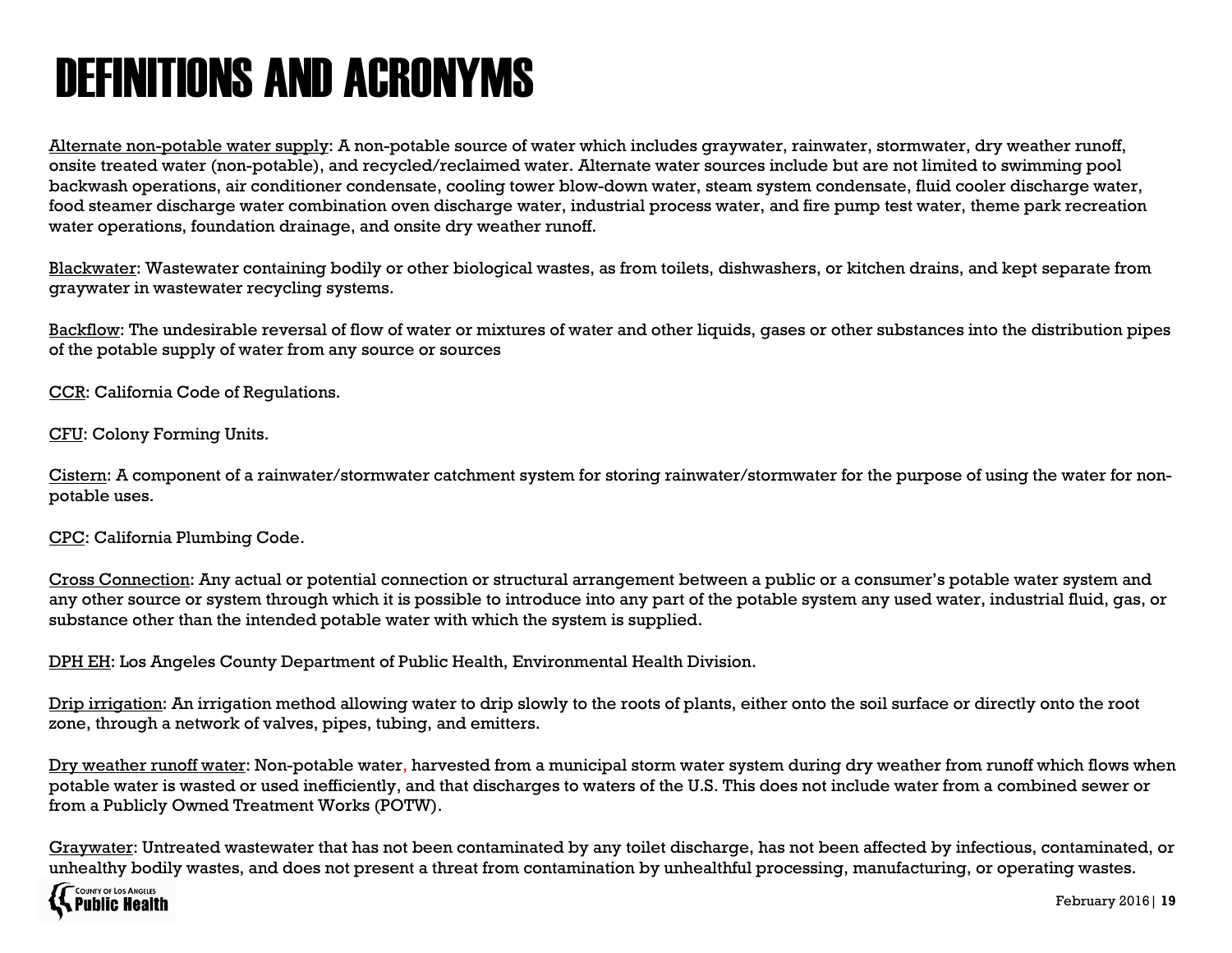Graywater includes, but not limited to, wastewater from domestic activities such as bathtubs, showers, bathroom washbasins, clothes washing machines, laundry tubs, but does not include wastewater from toilets, kitchen sinks and dishwashers.

Harvested rainwater: Rainwater that is collected from roofs of buildings and other (e.g. at grade) impervious surfaces, and does not leave the land parcel where it was collected.

Health Officer: The health officer of the county of Los Angeles, or his duly authorized representative.

Hydromodification: Alteration of the natural flow of water through a landscape, and often takes the form of channel modification or channelization. Hydromodification is one of the leading sources of impairment in streams, lakes, estuaries, aquifers, and other water bodies in the United States.

Industrial process water: Wastewater from industrial or commercial processes that has not been contaminated by any toilet discharge, infectious, bodily wastes, or by processing, manufacturing or operating wastes.

MS4: A municipal separate storm sewer system or of conveyances owned by a State, city, or other public entity that discharges to waters of the U.S. and is designed or used for collecting or conveying stormwater. MS4 does not include a combined sewer and is not part of a Publicly Owned Treatment Works (POTW).

Non-interactive outdoor water feature: Fountains, waterfalls, or other features not intended to act as play zones for children.

Non-point source: A source of pollution that issues from widely distributed or pervasive environmental elements, and does not have a distinct point of production or origin, such as a storm drain outlet at the beach, part of the storm drain system. Point sources include POTWs and power plants.

Non-potable cistern catchment system: A system using cisterns to collect harvested rainwater/stormwater from a rain event or from dry weather runoff. Cisterns in Los Angeles County may serve as a secondary source of non-potable water for applications that do not require potable water, such as landscape irrigation and indoor flushing, which can dramatically lower potable water demand and reduce offsite rainfall runoff.

Non-potable water: Water which is not intended for human or animal consumption.

NSF: National Sanitation Foundation.

NTU: Nephelometric Turbidity Units

Onsite treated non-potable water: Non-potable water that has been collected, treated, and intended to be used onsite and is suitable for direct beneficial use. Sources for onsite treated non-potable water include, but are not limited to, graywater, rainwater, stormwater, recycled water, reclaimed water, cooling tower blow-down water, condensate, and foundation drainage.

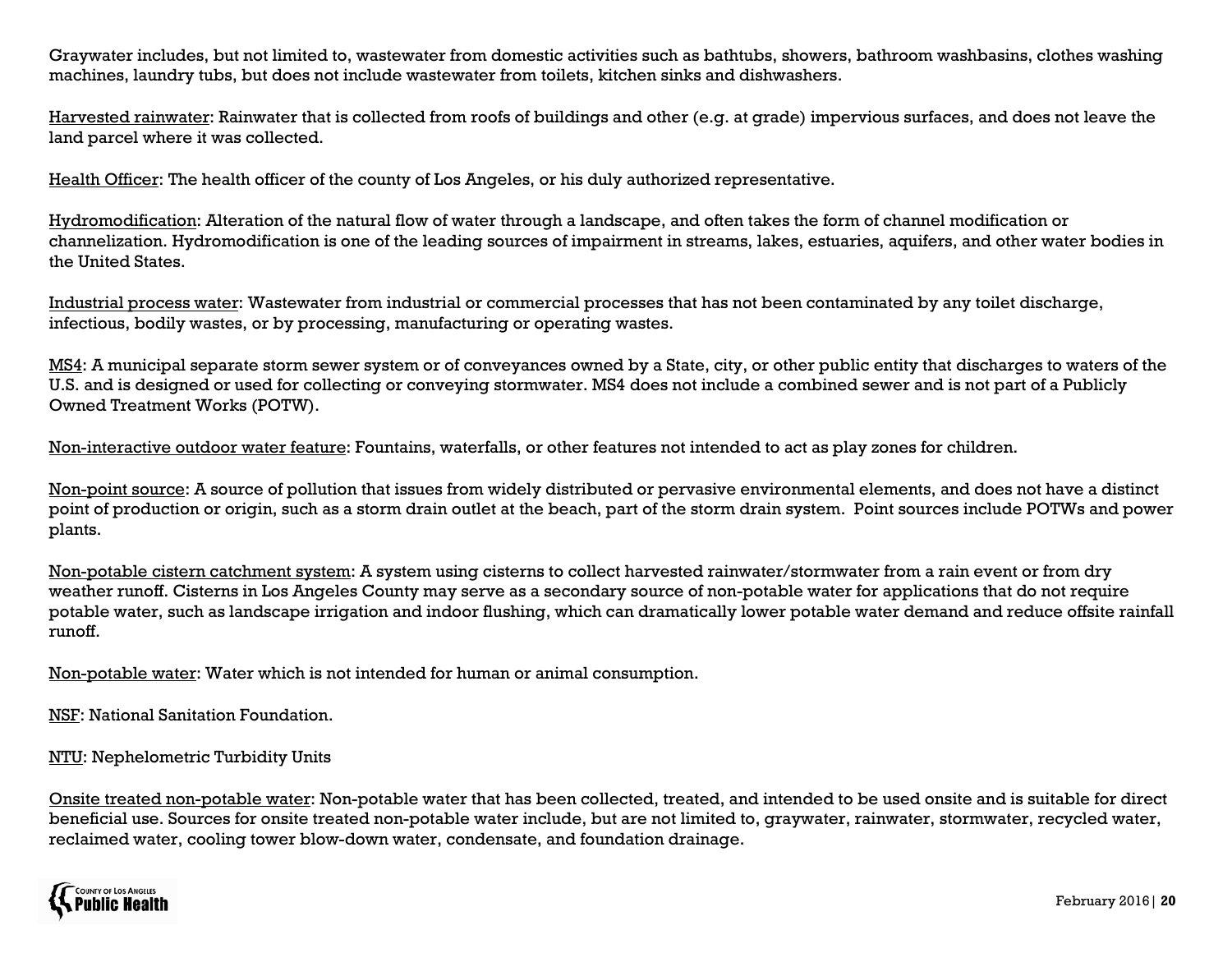Potable water: Water which is fit for consumption by humans. The United States Environmental Protection Agency (EPA) identifies biological and chemical contaminants in drinking water that occur at levels that may adversely affect public health. The EPA establishes Maximum Contaminant Levels (MCLs) permissible in drinking water, which become enforceable standards.

Publicly Owned Treatment Works: A system owned and operated by a State, County or local government designed to provide secondary or tertiary treatment to sewage in order to reduce the number of pathogenic bacteria, and the components of the sewage that promote bacterial growth, such as Nitrogen, Biological Oxygen demand, and Total Suspended Solids to allow the waste effluent to be disposed of safely in the environment.

R1 & R2: Multi-unit residential occupancies. R1 – minimal stay (i.e., hotels, motels, bed and breakfast homes); R2 – long-term stay (i.e., dormitories, employee use, apartment houses).

Rain barrel: A container that collects rainwater that falls directly into the container or that is collected by an above ground collection system that prevents the collected water from contacting the ground. Rain barrels are connected to gravity flow systems only, and typically each rain barrel contains 55 gallons of water, more or less, but multiple rain barrels may be connected to increase water collection volume.

Rainwater: Precipitation on any public or private parcel that has not entered an offsite storm drain system or channel, a flood control channel, or any other stream channel.

Recycled water: Treated wastewater from sewage treatment plants to produce high quality non-potable water that is suitable for a range of non-drinking purposes. Recycled water meets California Department of Public Health statewide uniform criteria for disinfected tertiary treated wastewater.

Stormwater: Rainwater that has left a distinct parcel and entered a municipal storm water system or conveyances owned by a State, city, or other public entity that collects rainwater that discharges to waters of the U.S. This water does not include water from a combined sewer or from a Publicly Owned Treatment Works (POTW).

Subsurface irrigation: Irrigation field installed either below finish grade within the top soil, in a trench below the layer of top soil, or below a mulch bed at least two (2) inches deep.

VOCs: Volatile organic compounds.

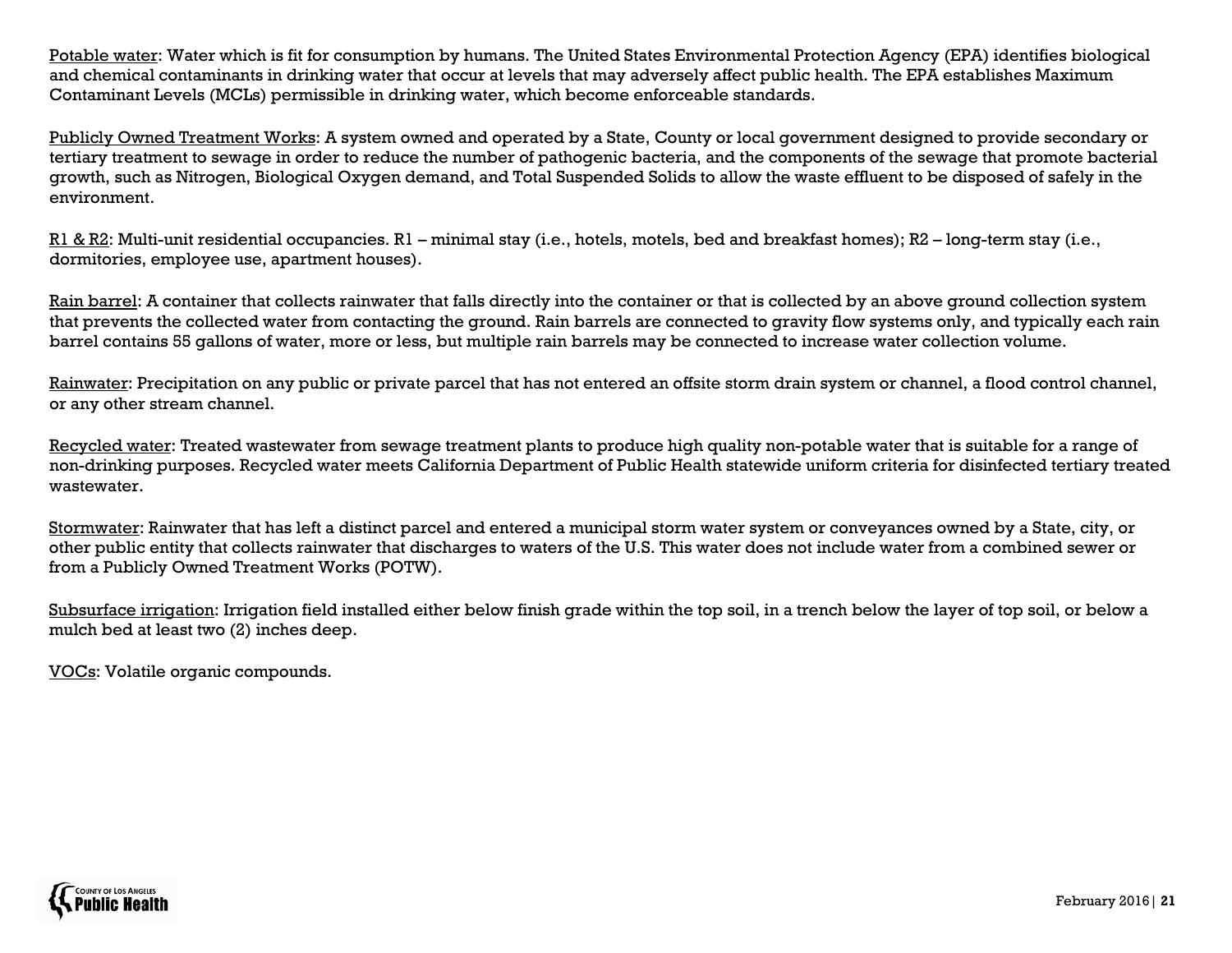### REFERENCES

#### **Referenced code sections:**

- California Code of Regulations Title 22, Chapter 15, Article 4; Chapter 3 and Title 24 (California Plumbing Code), Part 5, Chapters 2, 6, 16 and 17; as adopted by Los Angeles County as Title 28
- California Health & Safety Code, Section 116800
- California Health and Safety Code, Chapter 4, California Safe Drinking Water Act
- Federal Register: December 1992, Part 2. 40 Code of Federal Regulations Part 131 Water Quality Standards; Establishment of Numeric Criteria for Priority Toxic Pollutants; States' Compliance; Final Rule. A.K.A. California Toxics Rule

#### **Other references:**

Chau, Haan-Fawn, "Green Infrastructure for Los Angeles: Addressing Urban Runoff and Water Supply Through Low Impact Development," University of California School of Public Affairs, April 17, 2009.

Bellomo, Angelo J., "Rainwater Harvesting Policy 515.07," Los Angeles County Department of Public Health, January 25, 2010.

"Rainwater Catchment Design and Installation Standards," American Rainwater Catchment Systems Association, 2010.

"Rainwater Harvesting Design Standard 63, ANSI/ASPE/ARCSA, 2013.

"Stormwater Harvesting Design Standard 78, ANSI/ASPE/ARCSA, 2015.

"Green Plumbing & Mechanical Code Supplement," International Association of Plumbing and Mechanical Officials, 2010 rev.

"Rainwater Collection Systems (Cisterns)," Ventura County Resource Management Agency, 2006.

"Capturing Rainwater from Rooftops: An Efficient Water Resource Management Strategy that Increases Supply and Reduces Pollution," NRDC, 2011.

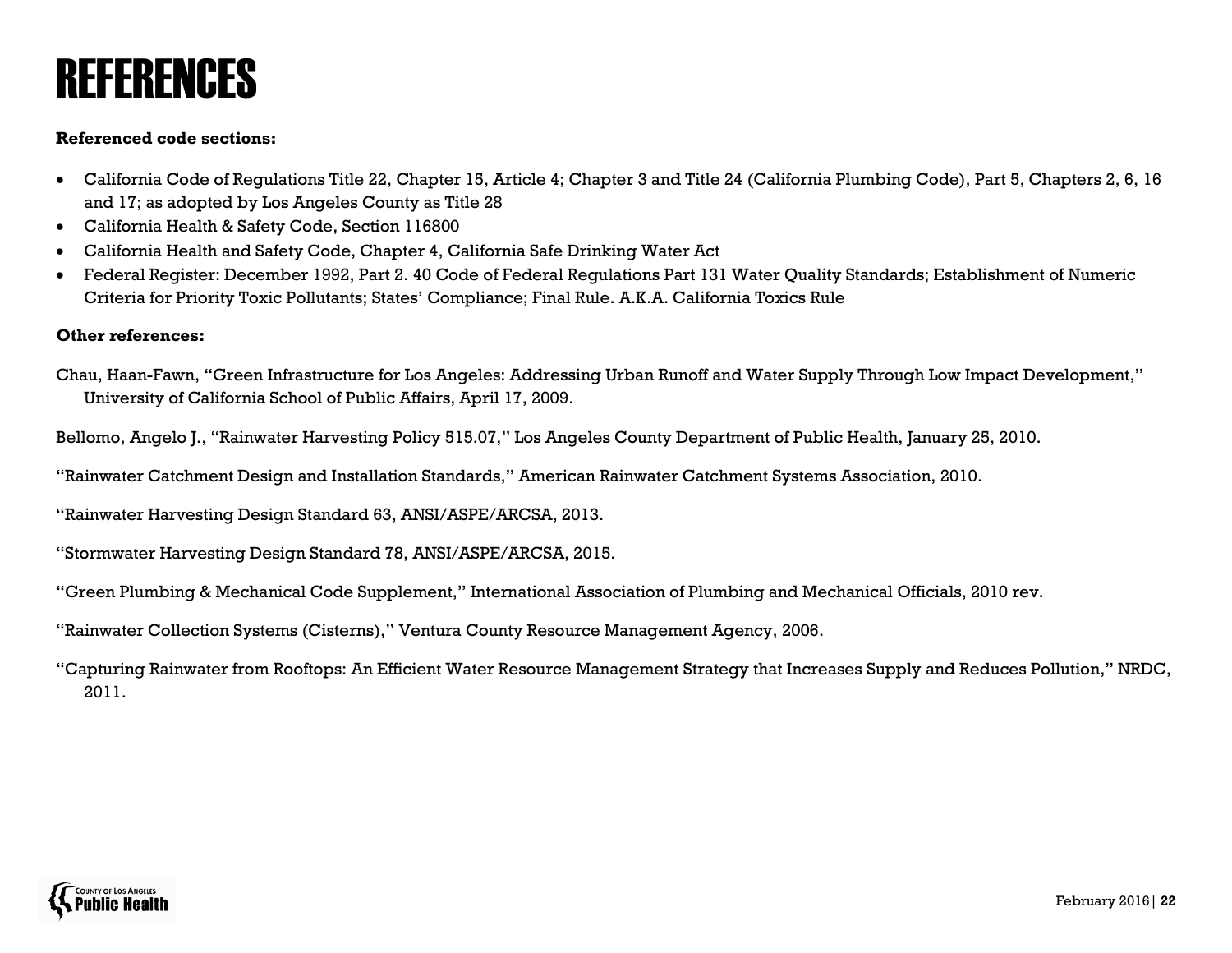#### ENDNOTES

<span id="page-22-0"></span> $\ddot{\phantom{a}}$ 

 $<sup>1</sup>$  A dedicated supply of potable water protected by an approved backflow assembly is allowed to be connected downstream of</sup> the cistern pump to supply water to the designed application.

<sup>2</sup> Manufacturer's instructions are written to apply to a general clientele and may require additional conditions for approval, therefore a plan review by Public Health and the local Building & Safety Department is also necessary.

<sup>3</sup> Specifically: NSF 350 sections 5.8.1, 5.8.2. 5.8.3, and 5.8.4, and flow design standards in sections 5.9. NSF 350 standards require a mechanism or process capable of detecting failures of electrical or mechanical components critical to the treatment processes and detecting high water condition. In the event of a detected failure or high water condition, a visual and audible alarm is required that operate even in the event of an electrical, mechanical, or hydraulic malfunction of the system. In addition, commercial systems require telemetric alarms by phone or email to the owner operator. For reuse treatment systems a bypass for discharge of untreated wastewater to the sewer system shall be present and shall be activated automatically in the event of a malfunction. The system shall also possess a means to control the volume of water in the systems and prevent the overflow to any location other than a locally approved water treatment and disposal system.

<sup>4</sup> A dedicated supply of potable water protected by an approved Reduced Pressure Principle Backflow Assembly (RP) is allowed to be connected to the non-pressurized storage tank (treated) and/or surge tank.

 $5$  A rainfall event is defined as  $1/10<sup>th</sup>$  of an inch, as measured at the University of Southern California Monitoring Station, information available at Los Angeles County Department of Public Works webpage [http://www.ladpw.org/wrd/precip/.](http://www.ladpw.org/wrd/precip/) The rainfall year is from July 1 through June 30, per the National Weather Service.

<sup>6</sup> The Tier 3 water qualities will be reviewed case by case by Los Angeles County Department of Public Heath, Los Angeles Regional Water Quality Control Board, and other local agencies as applicable. Other water quality standards being developed at the time of the writing of this guidance document shall be considered once the standard has been accepted by the Public Health Agency having Jurisdiction, i.e. IAPMO Z1002 and IAPMO Z1207.

<sup>7</sup> Specifically: NSF 350 sections 5.8.1, 5.8.2. 5.8.3, and 5.8.4.

<sup>8</sup> Both commercial and industrial allowed.